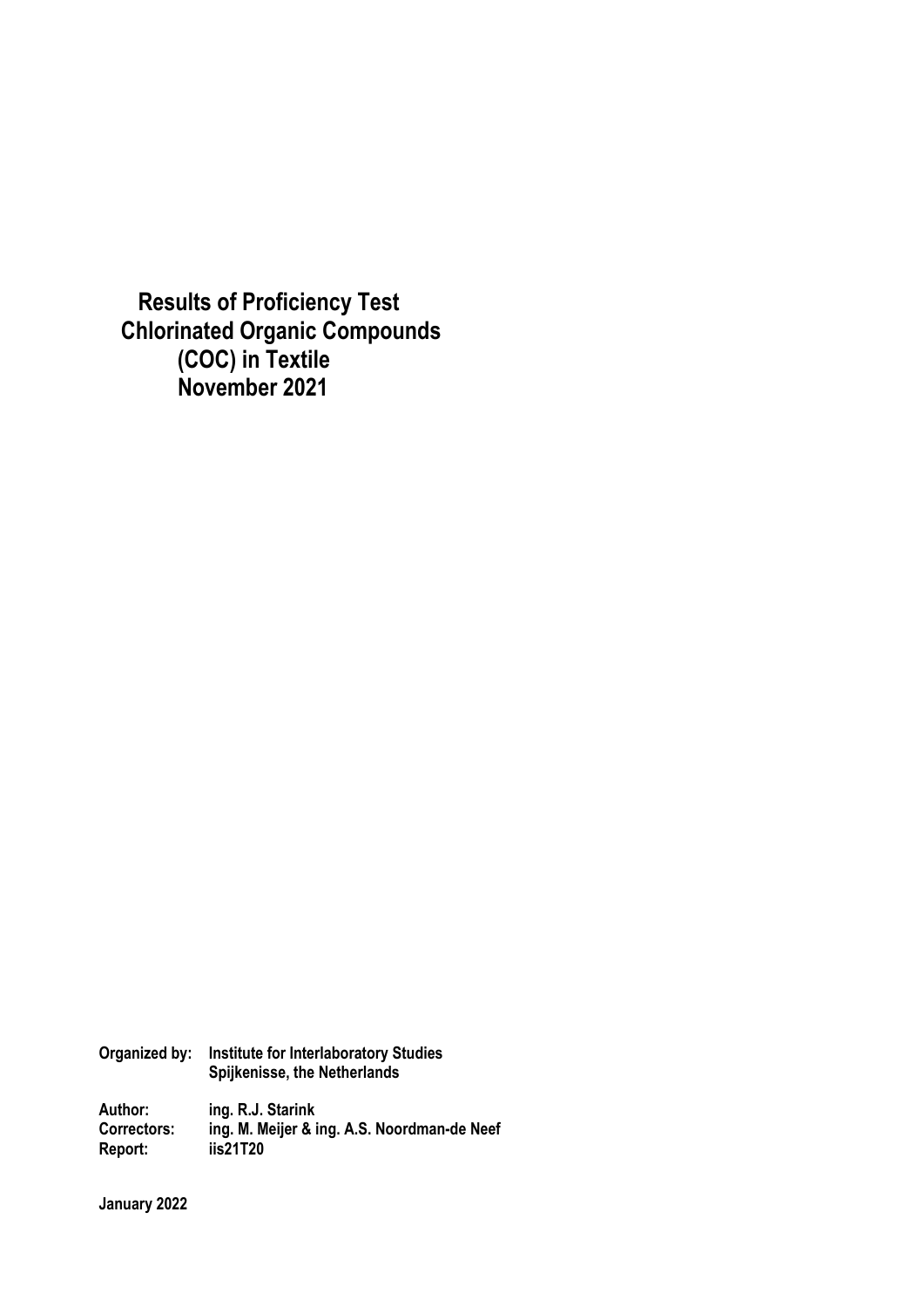# **CONTENTS**

| $\mathbf{1}$   |  |
|----------------|--|
| $\overline{2}$ |  |
| 2.1            |  |
| 2.2            |  |
| 2.3            |  |
| 2.4            |  |
| 2.5            |  |
| 3              |  |
| 3.1            |  |
| 3.2            |  |
| 3.3            |  |
| $\overline{4}$ |  |
| 4.1            |  |
| 4.2            |  |
| 4.3            |  |
| 4.4            |  |
| 5              |  |
| 6              |  |

## Appendices: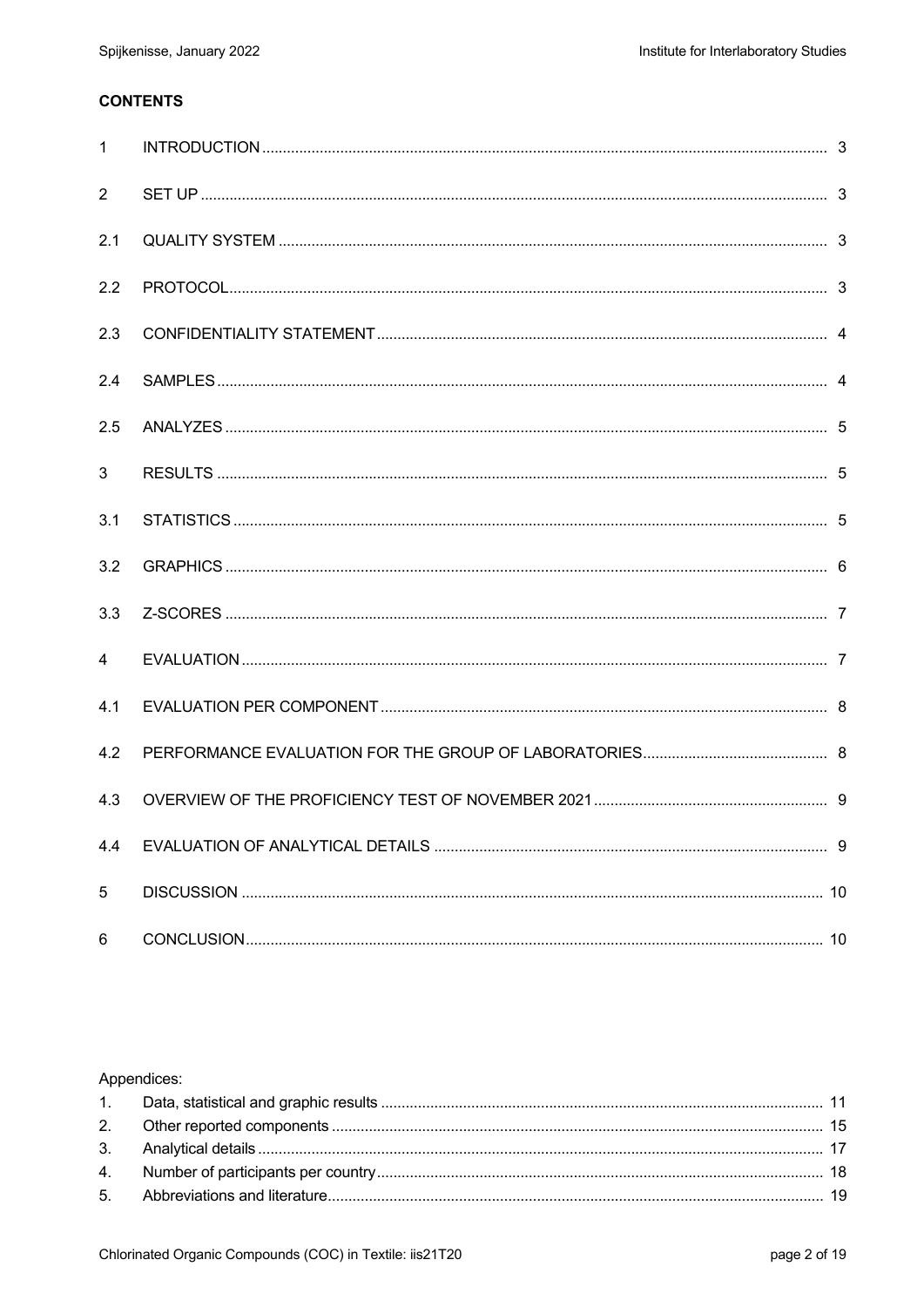## **1 INTRODUCTION**

Since the 1990's many countries have adopted environmental standards and requirements restricting the use of harmful chemicals in the production of textiles and clothing. Laws and regulations impose some of these standards and requirements. In addition to mandatory environmental standards and requirements for textiles, some Eco-labelling schemes are imposing environmental requirements for textile products on a voluntary basis, e.g. Milieukeur (Netherlands), Bluesign© (Switzerland) and Oeko-Tex© Standard 100 (Switzerland).

The determination of Chlorinated Benzenes and Toluenes is known to give problems with the comparability of laboratory results. However, no appropriate reference materials are yet available. As an alternative, participation in a proficiency test may enable laboratories to check their performance. Therefore, a proficiency test (laboratory-evaluating interlaboratory study) for the determination of Chlorinated Organic Compounds in Textile was organized by the Institute for Interlaboratory Studies in November 2021 on request of many participants.

In this new interlaboratory study 26 laboratories in 13 different countries registered for participation. See appendix 4 for the number of participants per country. In this report the results of the Chlorinated Organic Compounds in Textile proficiency test are presented and discussed. This report is also electronically available through the iis website www.iisnl.com.

# **2 SET UP**

The Institute for Interlaboratory Studies (iis) in Spijkenisse, the Netherlands, was the organizer of this proficiency test (PT). Sample analyzes for fit-for-use and homogeneity testing were subcontracted to an ISO/IEC17025 accredited laboratory. It was decided to send one textile sample of 5 grams labelled #21900. The participants were requested to report rounded and unrounded test results. The unrounded test results were preferably used for statistical evaluation.

# **2.1 QUALITY SYSTEM**

The Institute for Interlaboratory Studies in Spijkenisse, the Netherlands, has implemented a quality system based on ISO/IEC17043:2010. This ensures strict adherence to protocols for sample preparation and statistical evaluation and 100% confidentiality of participant's data. Feedback from the participants on the reported data is encouraged and customer's satisfaction is measured on regular basis by sending out questionnaires.

# **2.2 PROTOCOL**

The protocol followed in the organization of this proficiency test was the one as described for proficiency testing in the report 'iis Interlaboratory Studies: Protocol for the Organisation, Statistics and Evaluation' of June 2018 (iis-protocol, version 3.5). This protocol is electronically available through the iis website www.iisnl.com, from the FAQ page.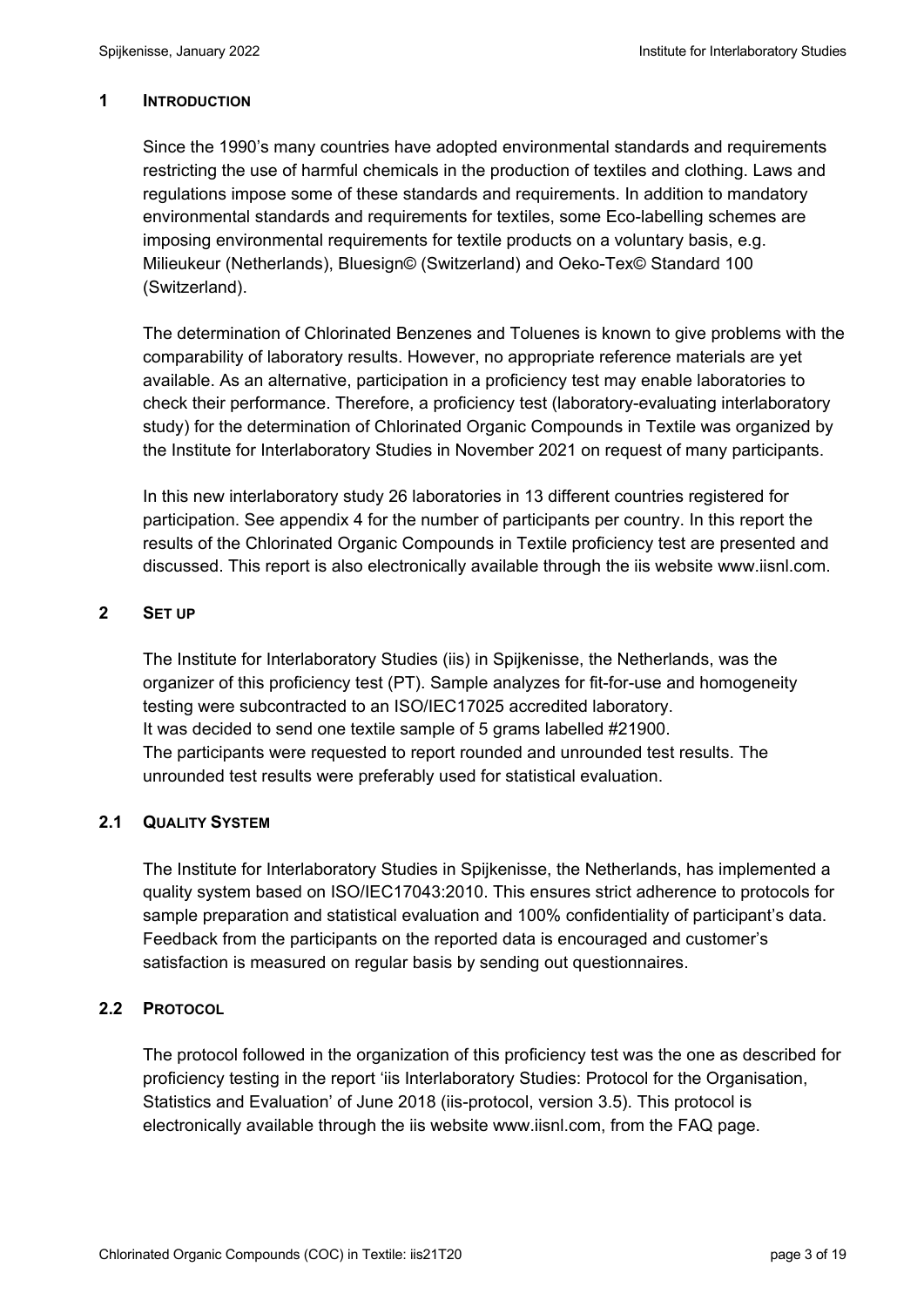# **2.3 CONFIDENTIALITY STATEMENT**

All data presented in this report must be regarded as confidential and for use by the participating companies only. Disclosure of the information in this report is only allowed by means of the entire report. Use of the contents of this report for third parties is only allowed by written permission of the Institute for Interlaboratory Studies. Disclosure of the identity of one or more of the participating companies will be done only after receipt of a written agreement of the companies involved.

# **2.4 SAMPLES**

A batch of pink polyester fabric positive on Chlorinated Organic Compounds obtained from a third party was selected. The batch was cut into small pieces and after homogenization 40 small plastic bags were filled with approximately 5 grams each labelled #21900. The homogeneity of the subsamples was checked by determination of 2-Chlorotoluene in accordance with EN17137 on 8 stratified randomly selected subsamples.

|                 | 2-Chlorotoluene<br>in mg/kg |
|-----------------|-----------------------------|
| sample #21900-1 | 1.71                        |
| sample #21900-2 | 1.67                        |
| sample #21900-3 | 1.74                        |
| sample #21900-4 | 1.71                        |
| sample #21900-5 | 1.64                        |
| sample #21900-6 | 1.72                        |
| sample #21900-7 | 1.87                        |
| sample #21900-8 | 1.60                        |

Table 1: homogeneity test results of subsamples #21900

From the above test results the repeatability was calculated and compared with 0.3 times the estimated reproducibility calculated with the Horwitz equation in agreement with the procedure of ISO13528, Annex B2 in the next table.

|                                    | 2-Chlorotoluene<br>in mg/kg |
|------------------------------------|-----------------------------|
| r (observed)                       | 0.22                        |
| reference method                   | Horwitz                     |
| $\vert$ 0.3 x R (reference method) | በ 21                        |

Table 2: evaluation of the repeatability of subsamples #21900

The calculated repeatability is in agreement with 0.3 times the estimated reproducibility calculated with the Horwitz equation. Therefore, homogeneity of the subsamples was assumed.

To each of the participating laboratories one textile sample labelled #21900 was sent on October 6, 2021.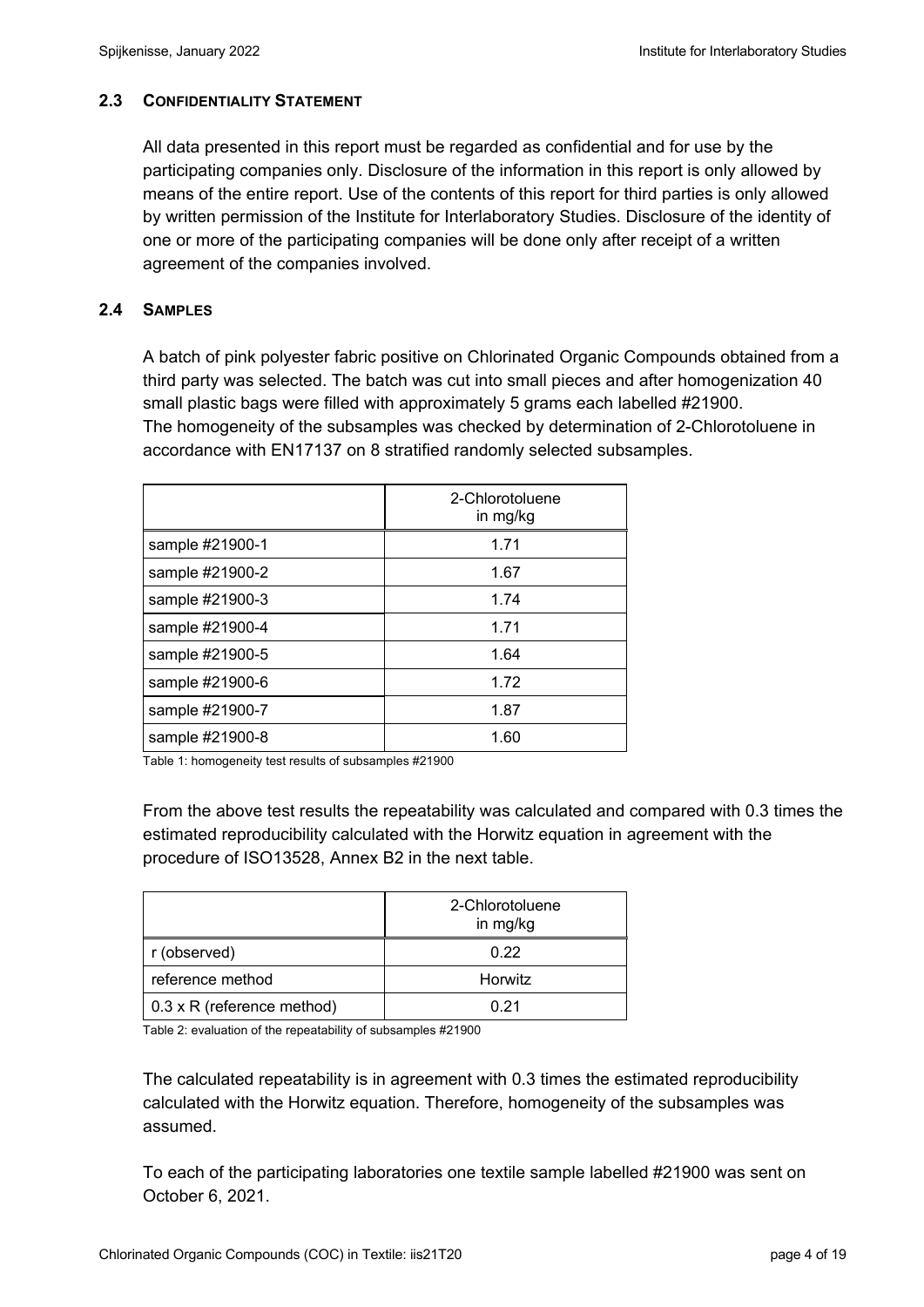## **2.5 ANALYZES**

The participants were requested to determine on the sample the concentrations of eleven individual Chlorotoluenes and eleven individual Chlorobenzenes.

It was also requested to report if the laboratory was accredited to determine the requested components and to report some analytical details.

It was explicitly requested to treat the sample as if it was a routine sample and to report the test results using the indicated units on the report form and not to round the test results, but to report as much significant figures as possible. It was also requested not to report "less than" test results, which are above the detection limit, because such test results cannot be used for meaningful statistical evaluation.

To get comparable test results a detailed report form and a letter of instructions are prepared. On the report form the reporting units are given as well as the reference test methods (when applicable) that will be used during the evaluation. The detailed report form and the letter of instructions are both made available on the data entry portal www.kpmd.co.uk/sgs-iis-cts/. The participating laboratories are also requested to confirm the sample receipt on this data entry portal. The letter of instructions can also be downloaded from the iis website www.iisnl.com.

## **3 RESULTS**

During five weeks after sample dispatch, the test results of the individual laboratories were gathered via the data entry portal www.kpmd.co.uk/sgs-iis-cts/. The reported test results are tabulated per determination in appendix 1 and 2 of this report. The laboratories are presented by their code numbers.

Directly after the deadline, a reminder was sent to those laboratories that had not reported test results at that moment. Shortly after the deadline, the available test results were screened for suspect data. A test result was called suspect in case the Huber Elimination Rule (a robust outlier test) found it to be an outlier. The laboratories that produced these suspect data were asked to check the reported test results (no reanalyzes). Additional or corrected test results are used for data analysis and the original test results are placed under 'Remarks' in the result tables in appendices 1 or 2. Test results that came in after the deadline were not taken into account in this screening for suspect data and thus these participants were not requested for checks.

## **3.1 STATISTICS**

The protocol followed in the organization of this proficiency test was the one as described for proficiency testing in the report 'iis Interlaboratory Studies: Protocol for the Organisation, Statistics and Evaluation' of June 2018 (iis-protocol, version 3.5).

For the statistical evaluation the *unrounded* (when available) figures were used instead of the rounded test results. Test results reported as '<…' or '>…' were not used in the statistical evaluation.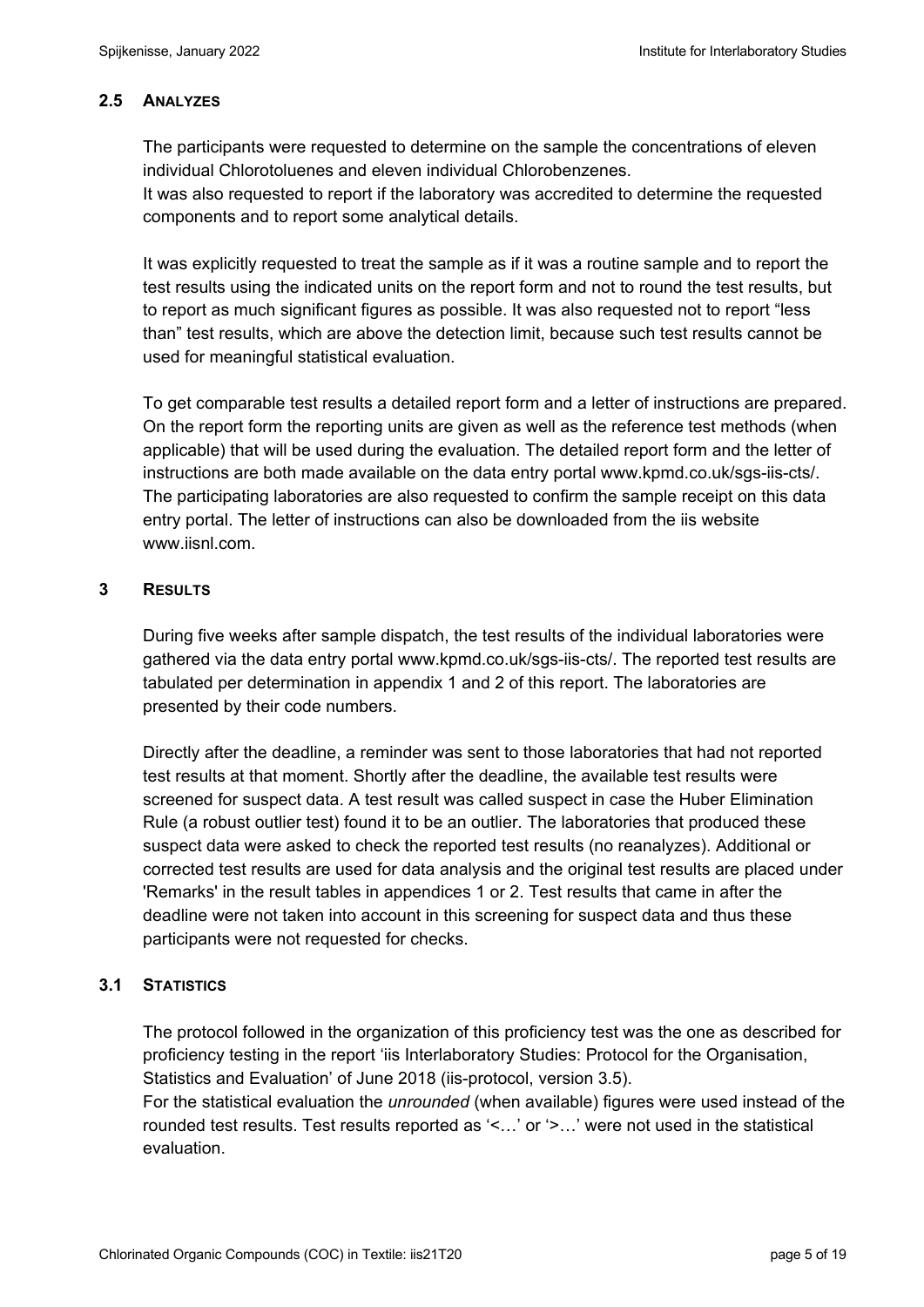First, the normality of the distribution of the various data sets per determination was checked by means of the Lilliefors-test, a variant of the Kolmogorov-Smirnov test and by the calculation of skewness and kurtosis. Evaluation of the three normality indicators in combination with the visual evaluation of the graphic Kernel density plot, lead to judgement of the normality being either 'unknown', 'OK', 'suspect' or 'not OK'. After removal of outliers, this check was repeated. If a data set does not have a normal distribution, the (results of the) statistical evaluation should be used with due care.

The assigned value is determined by consensus based on the test results of the group of participants after rejection of the statistical outliers and/or suspect data.

According to ISO13528 all (original received or corrected) results per determination were submitted to outlier tests. In the iis procedure for proficiency tests, outliers are detected prior to calculation of the mean, standard deviation and reproducibility. For small data sets, Dixon (up to 20 test results) or Grubbs (up to 40 test results) outlier tests can be used. For larger data sets (above 20 test results) Rosner's outlier test can be used. Outliers are marked by D(0.01) for the Dixon's test, by G(0.01) or DG(0.01) for the Grubbs' test and by R(0.01) for the Rosner's test. Stragglers are marked by D(0.05) for the Dixon's test, by G(0.05) or DG(0.05) for the Grubbs' test and by R(0.05) for the Rosner's test. Both outliers and stragglers were not included in the calculations of averages and standard deviations.

For each assigned value the uncertainty was determined in accordance with ISO13528. Subsequently the calculated uncertainty was evaluated against the respective requirement based on the target reproducibility in accordance with ISO13528. In this PT, the criterion of ISO13528, paragraph 9.2.1 was met for all evaluated tests, therefore, the uncertainty of all assigned values may be negligible and need not be included in the PT report.

Finally, the reproducibilities were calculated from the standard deviations by multiplying them with a factor of 2.8.

## **3.2 GRAPHICS**

In order to visualize the data against the reproducibilities from literature, Gauss plots were made, using the sorted data for one determination (see appendix 1). On the Y-axis the reported test results are plotted. The corresponding laboratory numbers are on the X-axis. The straight horizontal line presents the consensus value (a trimmed mean). The four striped lines, parallel to the consensus value line, are the +3s, +2s, -2s and -3s target reproducibility limits of the selected reference test method. Outliers and other data, which were excluded from the calculations, are represented as a cross. Accepted data are represented as a triangle.

Furthermore, Kernel Density Graphs were made. This is a method for producing a smooth density approximation to a set of data that avoids some problems associated with histograms. Also, a normal Gauss curve (dotted line) was projected over the Kernel Density Graph (smooth line) for reference. The Gauss curve is calculated from the consensus value and the corresponding standard deviation.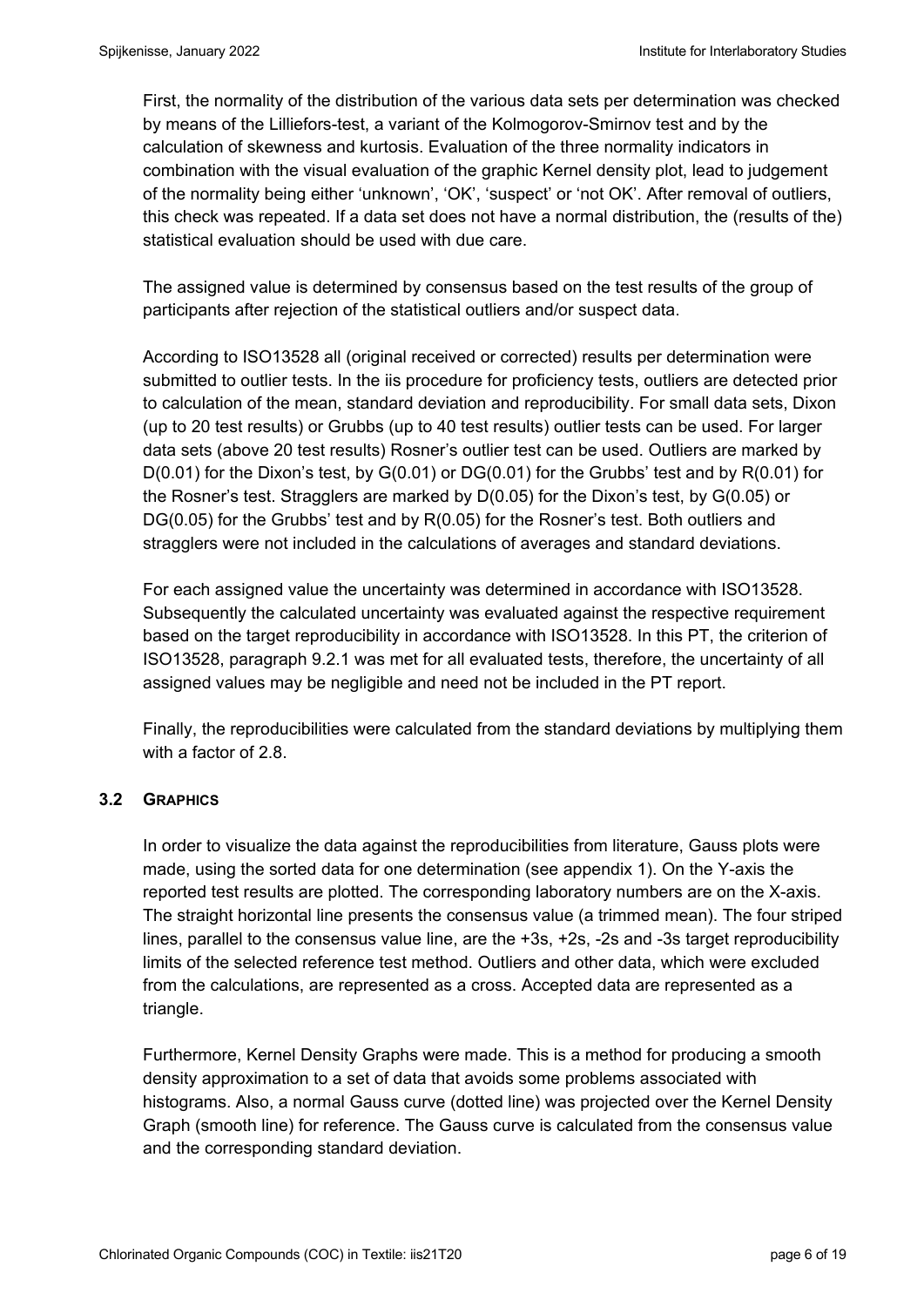# **3.3 Z-SCORES**

To evaluate the performance of the participating laboratories the z-scores were calculated. As it was decided to evaluate the performance of the participants in this proficiency test (PT) against the literature requirements, e.g. EN reproducibilities, the z-scores were calculated using a target standard deviation. This results in an evaluation independent of the variation in this interlaboratory study.

The target standard deviation was calculated from the literature reproducibility by division with 2.8. In case no literature reproducibility was available, other target values were used, like Horwitz or an estimated reproducibility based on former iis proficiency tests.

When a laboratory did use a test method with a reproducibility that is significantly different from the reproducibility of the reference test method used in this report, it is strongly advised to recalculate the z-score, while using the reproducibility of the actual test method used, this in order to evaluate whether the reported test result is fit-for-use.

The z-scores were calculated according to:

```
Z_{\text{target}} = (test result - average of PT) / target standard deviation
```
The  $z_{\text{(target)}}$  scores are listed in the test result tables in appendix 1.

Absolute values for z<2 are very common and absolute values for z>3 are very rare. Therefore, the usual interpretation of z-scores is as follows:

|        | $ z  < 1$ good             |
|--------|----------------------------|
|        | $1 <  z  < 2$ satisfactory |
|        | $2 <  z  < 3$ questionable |
| 3 <  z | unsatisfactory             |

# **4 EVALUATION**

During the execution of this proficiency test no problems were encountered with the dispatch of the samples. Three participants reported the test results after the final reporting date and all other participants reported in time. Not all participants were able to report all components requested.

In total 26 participants reported 93 numerical test results. Observed were 5 outlying test results, which is 5.4%. In proficiency studies outlier percentages of 3% - 7.5% are quite normal.

All data sets proved to have a normal Gaussian distribution.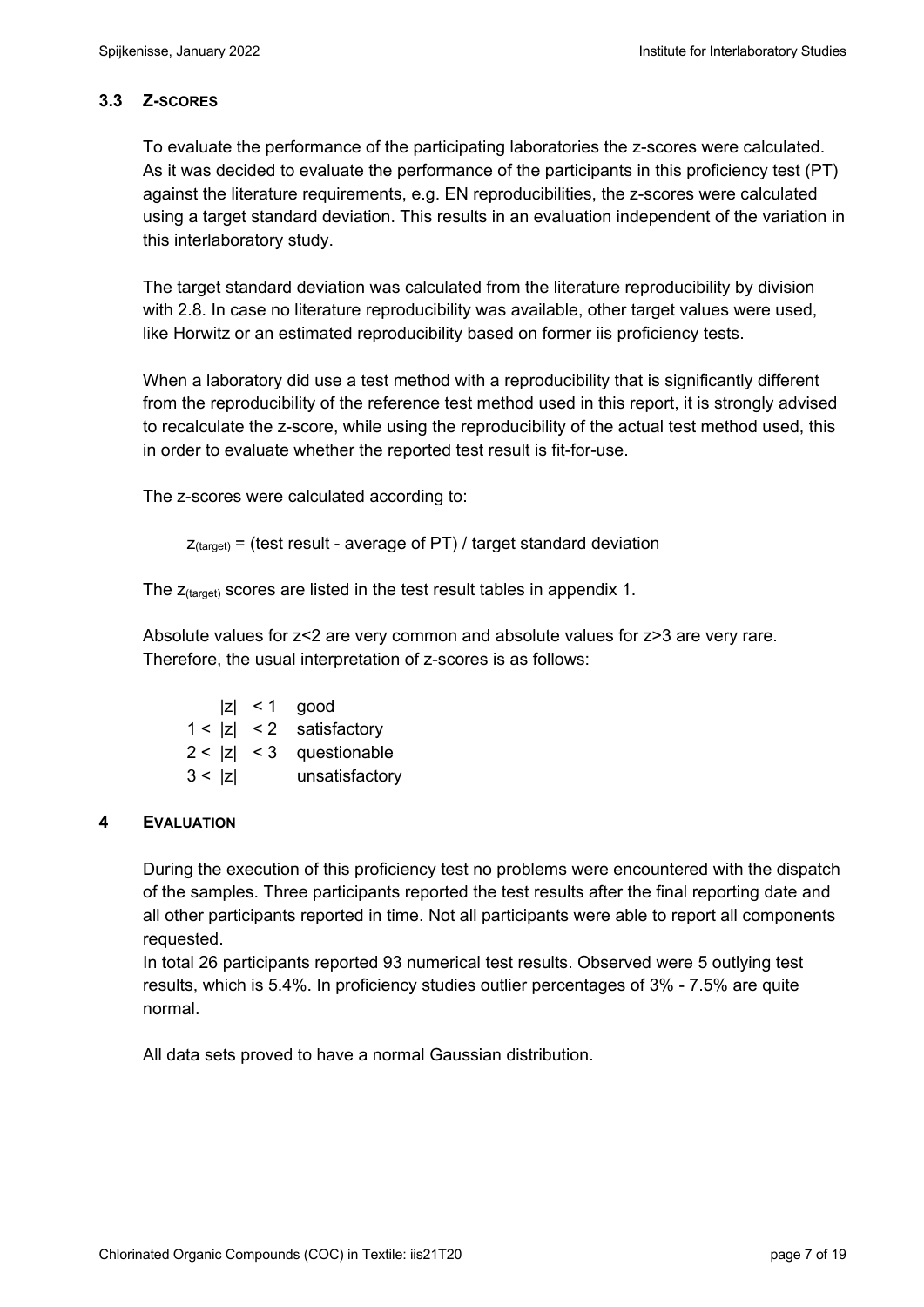#### **4.1 EVALUATION PER COMPONENT**

In this section the reported test results are discussed per component. The test methods which were used by the various laboratories were taken into account for explaining the observed differences when possible and applicable. These test methods are also in the tables in appendix 1 together with the original data. The abbreviations, used in these tables, are explained in appendix 5.

Test method EN17137 is considered to be the official test method for the determination of Chlorotoluenes and Chlorobenzenes in Textile. The precision data mentioned in EN17137 appendix B.5) is not clear and measured at one concentration level of 0.1 mg/kg. Therefore, it was decided to use the Horwitz equation for estimation of the target reproducibilities and to mention the requirements from EN17137:18 for comparison only.

- 2-Chlorotoluene: This determination may be problematic. One statistical outlier was observed. The calculated reproducibility after rejection of the statistical outlier is not in agreement with the estimated reproducibility calculated with the Horwitz equation or with the requirements of EN17137:18.
- 1,4-Dichlorobenzene: This determination was not problematic. One statistical outlier was observed. The calculated reproducibility after rejection of the statistical outlier is in agreement with the estimated reproducibility calculated with the Horwitz equation, but not with the requirements of EN17137:18.
- 1,2,4,5-Tetrachlorobenzene: This determination may be problematic. One statistical outlier was observed. The calculated reproducibility after rejection of the statistical outlier is not in agreement with the estimated reproducibility calculated with the Horwitz equation or with the requirements of EN17137:18.
- Hexachlorobenzene: This determination was not problematic. Two statistical outliers were observed. The calculated reproducibility after rejection of the statistical outliers in agreement with the estimated reproducibility calculated with the Horwitz equation and with the requirements of EN17137:18.

The concentrations of the other Chlorotoluenes and Chlorobenzenes were near or below the detection limits. Therefore, no z-scores are calculated. See appendix 2 for the reported test results.

#### **4.2 PERFORMANCE EVALUATION FOR THE GROUP OF LABORATORIES**

A comparison has been made between the estimated target reproducibilities and the reproducibilities as found for the group of participating laboratories. The number of significant test results, the average, the calculated reproducibility (2.8 \* standard deviation) and the target reproducibility estimated with the Horwitz equation are compared in the next table.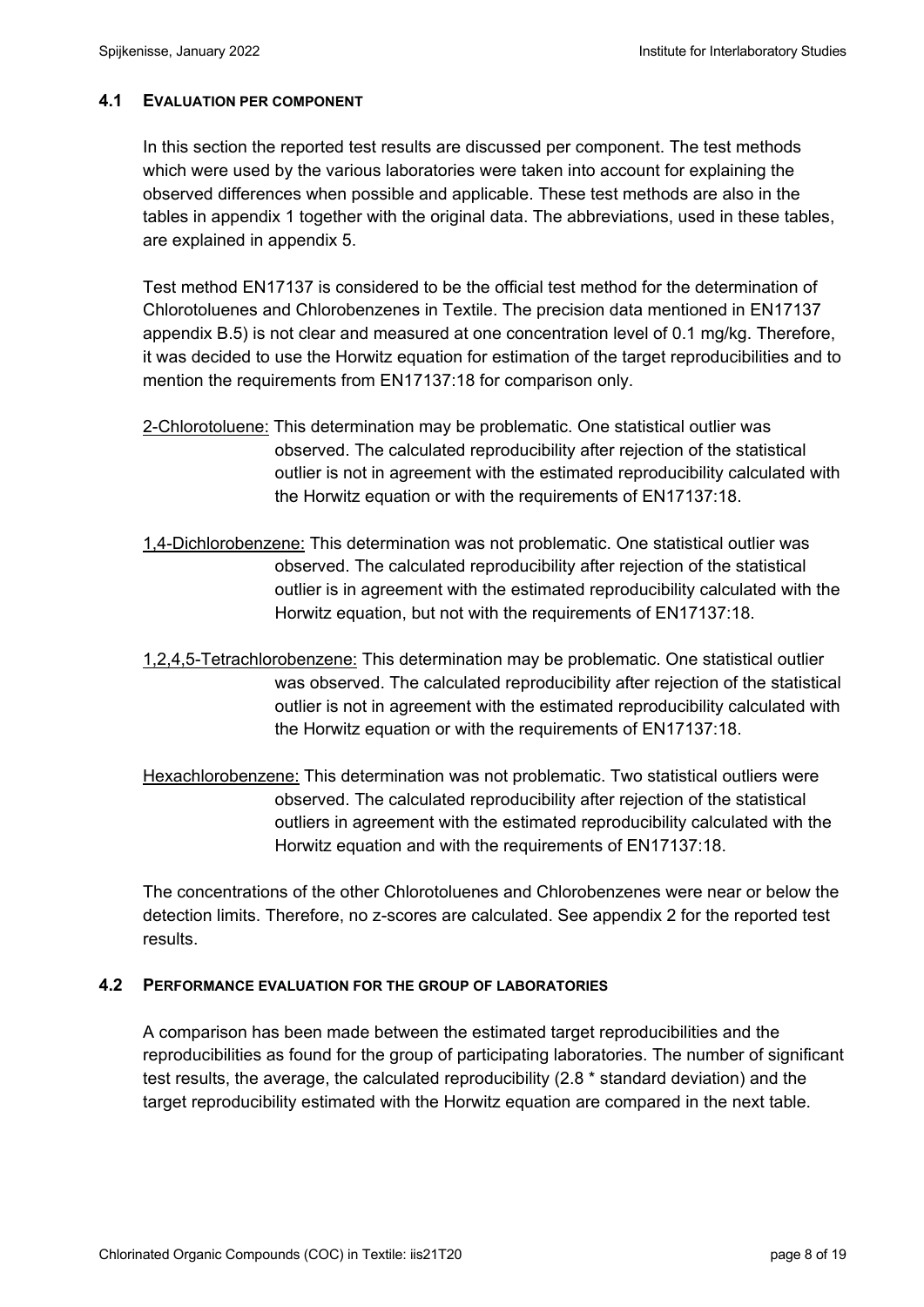| Component                  | unit  | n  | average | $2.8 * sd$ | R(target) |
|----------------------------|-------|----|---------|------------|-----------|
| 2-Chlorotoluene            | mg/kg | 23 | 5.93    | 3.66       | 2.03      |
| 1,4-Dichlorobenzene        | mg/kg | 22 | 0.173   | 0.082      | 0.101     |
| 1,2,4,5-Tetrachlorobenzene | mg/kg | 23 | 57.6    | 30.3       | 14.0      |
| Hexachlorobenzene          | mg/kg | 20 | 0.410   | 0.137      | 0.210     |

Table 3: reproducibilities of components on sample #21900

Without further statistical calculations, the group of participating laboratories may have difficulties with the analyzes of 2-Chlorotoluene and 1,2,4,5-Tetrachlorobenzene. See also the discussion in paragraphs 4.1 and 5.

## **4.3 OVERVIEW OF THE PROFICIENCY TEST OF NOVEMBER 2021**

|                                    | November<br>2021 |
|------------------------------------|------------------|
| Number of reporting laboratories   | 26               |
| Number of test results             | 93               |
| Number of statistical outliers     | 5                |
| Percentage of statistical outliers | $5.4\%$          |

Table 4: overview of the proficiency test

In proficiency tests, outlier percentages of 3% - 7.5% are quite normal.

The performance of the determinations of the proficiency tests was compared, expressed as relative standard deviation (RSD) of the PT, see next table.

| Component                  | November<br>2021 |
|----------------------------|------------------|
| 2-Chlorotoluene            | 22%              |
| 1,4-Dichlorobenzene        | 17%              |
| 1,2,4,5-Tetrachlorobenzene | 19%              |
| Hexachlorobenzene          | 12%              |

Table 5: Observed uncertainties in PT of 2021

## **4.4 EVALUATION OF ANALYTICAL DETAILS**

The reported analytical details from the participants are listed in appendix 3. The following can be summarized:

- About 80% of the reporting participants reported to be accredited for the determination of Chlorinated Organic Compounds in Textile.
- The sample intake was mostly about 1 or 2 grams, 46% and 33% of the reporting participants respectively.
- Prior to analysis the sample was further cut by about 50% of the participants and the other participants reported to use the sample as received.
- Almost all reporting participants mentioned to have used Dichloromethane as extraction solvent and carried out the extraction at room temperature for 30 minutes.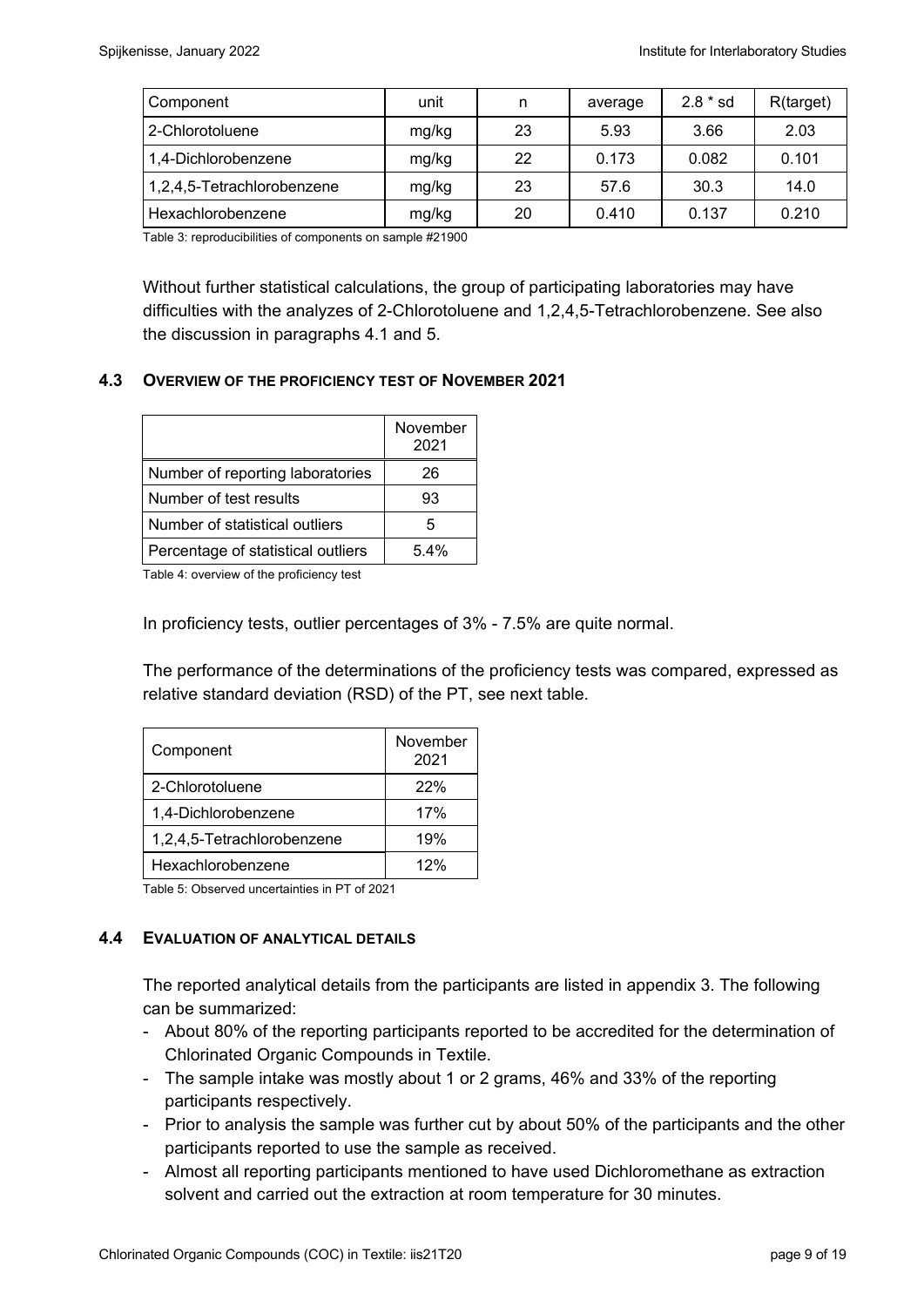It appeared that the effect of the reported analytical details on the determination of Chlorotoluenes and Chlorobenzenes is small and not statistically significant.

## **5 DISCUSSION**

In this PT the average of the homogeneity test results is not in line with the average (consensus value) from the PT results. There are several reasons for this. First, the goal of the homogeneity testing is different from the goal of the evaluation of the reported PT results. In order to prove the homogeneity of the PT samples, a test method is selected with a high precision (smallest variation). The accuracy (trueness) of the test method is less relevant. Secondly, the homogeneity testing is done by one laboratory only. The test results of this ISO/IEC17025 accredited laboratory will have a bias (systematic deviation) depending on the test method used. The desire to detect small variations between the PT samples leads to the use of a sensitive test method with high precision, which may be a test method with significant bias.

Also, each test result reported by the laboratories that participate in the PT will have a bias. However, some will have a positive bias and others a negative bias. These different biases compensate each other in the PT average (consensus value). Therefore, the PT consensus value may deviate from the average of the homogeneity test. At the same time the accuracy of the PT consensus value is more reliable than the accuracy of the average of the homogeneity test.

All reporting participants would have rejected the sample for all Ecolabel Classes based on the sum of Chlorotoluenes and Chlorobenzenes is more than 1.0 mg/kg (see table below).

|                                             | Class 1<br>Baby clothes<br>(mg/kg) | Class 2<br>Clothes direct<br>skin contact<br>(mg/kg) | Class 3<br>Clothes, no<br>direct contact<br>with skin<br>(mg/kg) | Class 4<br>Decoration<br>material<br>(mg/kg) |
|---------------------------------------------|------------------------------------|------------------------------------------------------|------------------------------------------------------------------|----------------------------------------------|
| Sum of Chlorotoluenes and<br>Chlorobenzenes | 1.0                                | 1.0                                                  | 1.0                                                              | 1.0                                          |

Table 6: Ecolabelling Standards and Requirements for Textiles in EU

## **6 CONCLUSION**

Almost all participants were able to detect 2-Chlorotoluene, 1,4-Dichlorobenzene, 1,2,4,5-Tetrachlorobenzene and Hexachlorobenzene correctly in the PT sample. Each laboratory should evaluate its performance in this study and make decisions about necessary corrective actions. Therefore, participation on a regular basis in this scheme could be helpful to improve the performance and thus increase of the quality of the analytical results.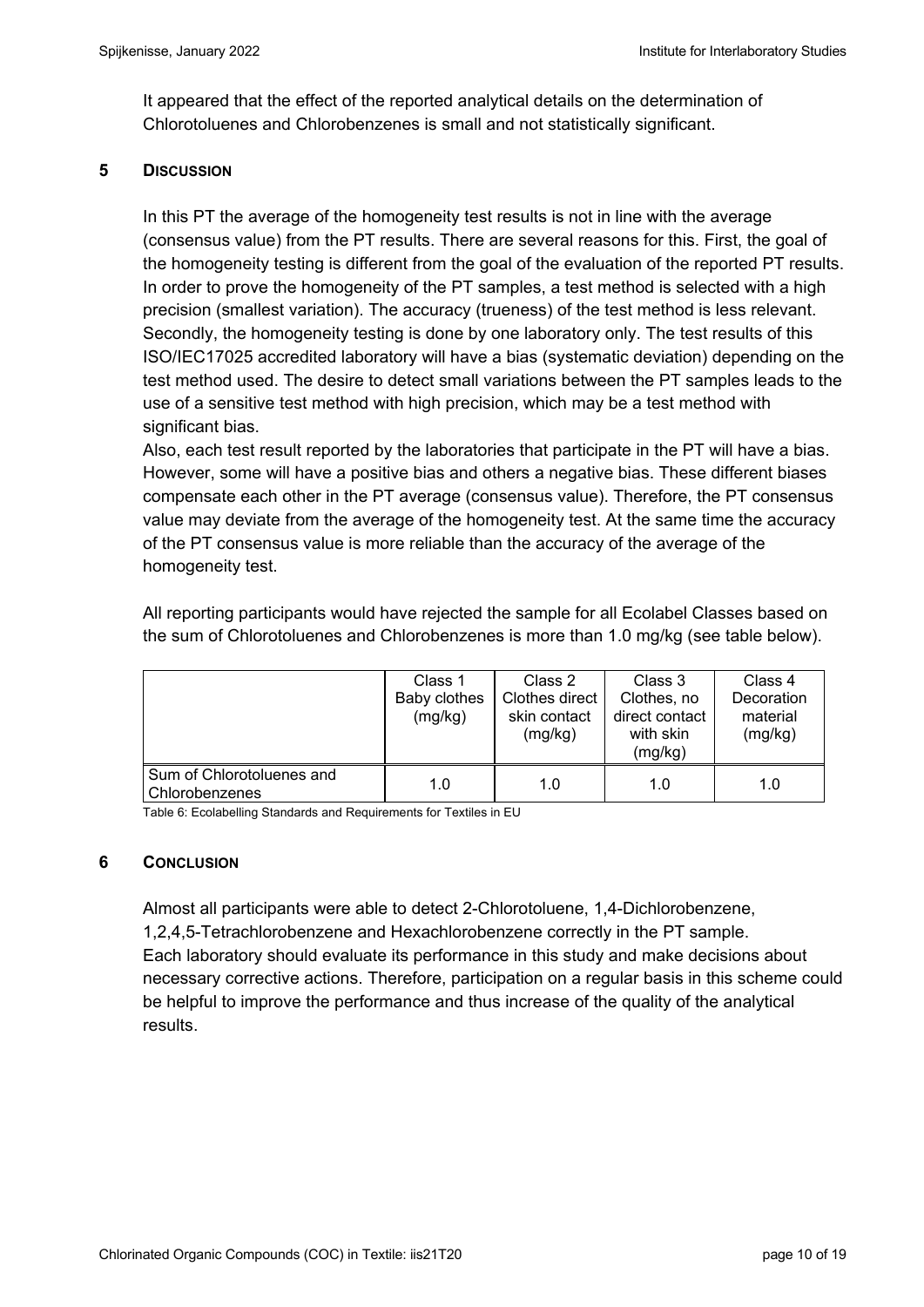#### **APPENDIX 1**

Determination of 2-Chlorotoluene (CAS No. 95-49-8) on sample #21900; results in mg/kg

| lab          | method           | value             | mark    | z(targ)          | remarks                  |  | ັ |  |
|--------------|------------------|-------------------|---------|------------------|--------------------------|--|---|--|
| 840          | EN17137          | 5.03              |         | $-1.24$          |                          |  |   |  |
| 841          | EN17137          | 5.04              |         | $-1.23$          |                          |  |   |  |
| 2108         | EN17137          | 5.67              |         | $-0.36$          |                          |  |   |  |
| 2120         | EN17137          | 7.16              |         | 1.69             |                          |  |   |  |
| 2241         | EN17137          | 5.763             |         | $-0.23$          |                          |  |   |  |
| 2250         | EN17137          | 6.957             |         | 1.41             |                          |  |   |  |
| 2293         | EN17137          | 4.8359            |         | $-1.51$          |                          |  |   |  |
| 2357         | EN17137          | 5.62              |         | $-0.43$          |                          |  |   |  |
| 2380         | EN17137          | 6.093             |         | 0.22             |                          |  |   |  |
| 2386         | EN17137          | 6.005             |         | 0.10             |                          |  |   |  |
| 2390         | EN17137          | 7.672             |         | 2.40             |                          |  |   |  |
| 2459         | EN17137          | 5.28              |         | $-0.90$          |                          |  |   |  |
| 2590         | EN17137          | 7.552             |         | 2.23             |                          |  |   |  |
| 2591         | EN17137          | 9.7               | R(0.05) | 5.19             |                          |  |   |  |
| 2638         |                  | 5.52              |         | $-0.57$          |                          |  |   |  |
| 2644         | EN17137          | 7.79              |         | 2.56             |                          |  |   |  |
| 2671         | EN17137          | 4.08              | C       | $-2.55$          | First reported ND        |  |   |  |
| 2741         | EN17137          | 6.759             |         | 1.14             |                          |  |   |  |
| 2743<br>3116 | EN17137          | 5.885699<br>----- | C       | $-0.06$<br>----- | First reported 13.350709 |  |   |  |
| 3172         | EN17137          | 3.8444            |         | $-2.87$          |                          |  |   |  |
| 3192         |                  | -----             |         | -----            |                          |  |   |  |
| 3210         | EN17137          | 8.6901            |         | 3.80             |                          |  |   |  |
| 3237         | EN17137          | 6.14              |         | 0.29             |                          |  |   |  |
| 3243         | EN17137          | 3.47              |         | $-3.39$          |                          |  |   |  |
| 3246         |                  | 5.54              |         | $-0.54$          |                          |  |   |  |
|              |                  |                   |         |                  |                          |  |   |  |
|              | normality        | OK                |         |                  |                          |  |   |  |
|              | n                | 23                |         |                  |                          |  |   |  |
|              | outliers         | 1                 |         |                  |                          |  |   |  |
|              | mean $(n)$       | 5.9303            |         |                  |                          |  |   |  |
|              | st.dev. $(n)$    | 1.30791           |         | $RSD = 22%$      |                          |  |   |  |
|              | R(calc.)         | 3.6621            |         |                  |                          |  |   |  |
|              | st.dev.(Horwitz) | 0.72583           |         |                  |                          |  |   |  |
|              | R(Horwitz)       | 2.0323            |         |                  |                          |  |   |  |
| Compare      |                  |                   |         |                  |                          |  |   |  |
|              | R(EN17137:18)    | 1.9478            |         |                  |                          |  |   |  |

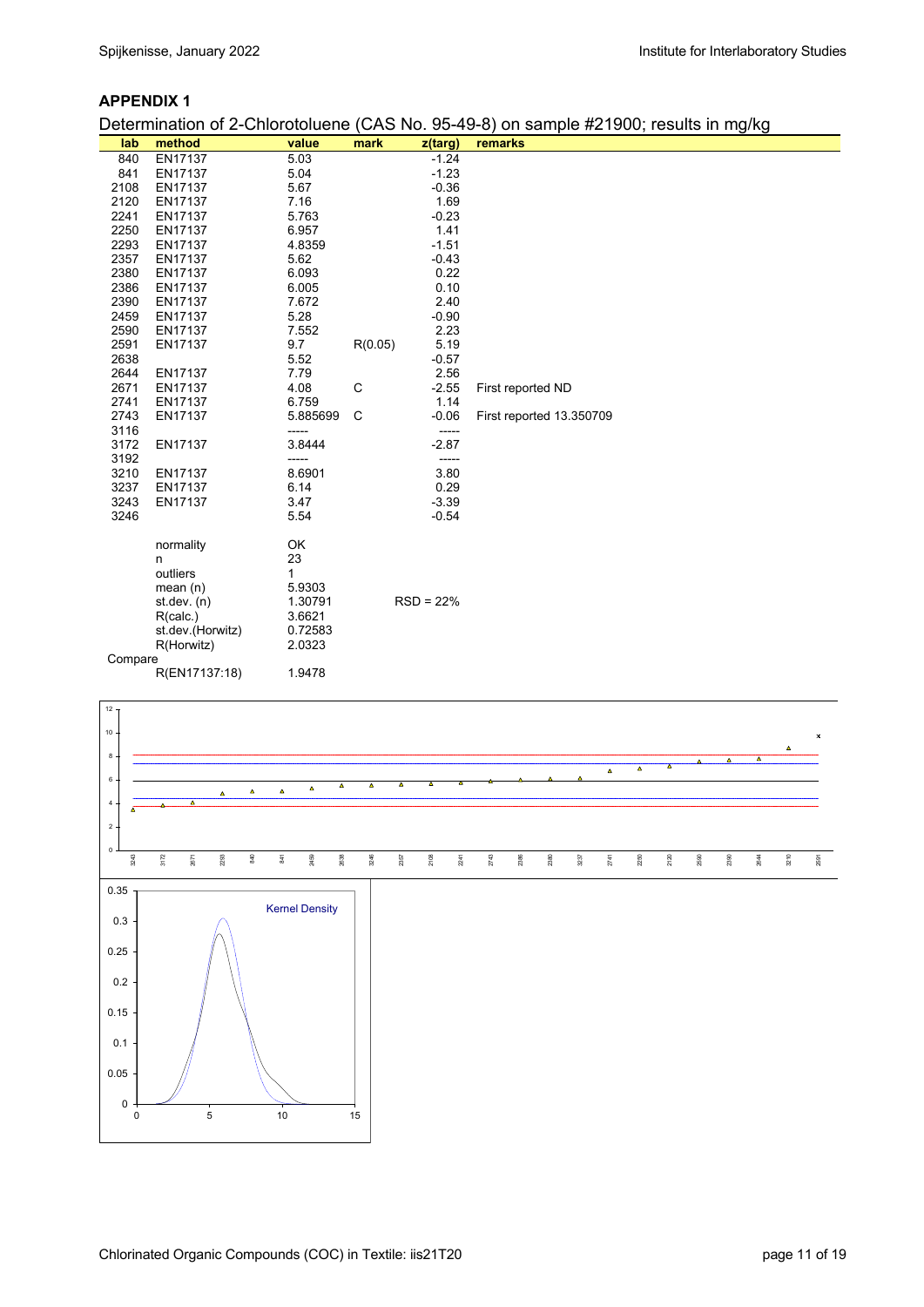Determination of 1,4-Dichlorobenzene (CAS No. 106-46-7) on sample #21900; results in mg/kg

| lab     | method           | value        | mark    | $z$ (targ)  | <b>Remarks</b>              |
|---------|------------------|--------------|---------|-------------|-----------------------------|
| 840     | EN17137          | 0.17         |         | $-0.07$     |                             |
| 841     | EN17137          | 0.15         |         | $-0.63$     |                             |
| 2108    | EN17137          | 0.17         |         | $-0.07$     |                             |
| 2120    | EN17137          | 0.17         |         | $-0.07$     |                             |
| 2241    | EN17137          | < 0.5        |         | -----       |                             |
| 2250    | EN17137          | 0.203        |         | 0.85        |                             |
| 2293    | EN17137          | 0.2304       |         | 1.61        |                             |
| 2357    | EN17137          | 0.14         |         | $-0.91$     |                             |
| 2380    | EN17137          | 0.181        |         | 0.23        |                             |
| 2386    | EN17137          | 0.190        |         | 0.48        |                             |
| 2390    | EN17137          | 0.221        |         | 1.35        |                             |
| 2459    | EN17137          | 0.18         |         | 0.21        |                             |
| 2590    |                  | -----        |         | -----       |                             |
| 2591    | EN17137          | n.d.         |         | -----       |                             |
| 2638    |                  | 0.203        | C       | 0.85        | First reported Not detected |
| 2644    | EN17137          | 0.22         |         | 1.32        |                             |
| 2671    | EN17137          | 0.17         |         | $-0.07$     |                             |
| 2741    | EN17137          | 0.148        |         | $-0.68$     |                             |
| 2743    | EN17137          | 0.170619     |         | $-0.06$     |                             |
| 3116    | DIN54232         | 0.1390       |         | $-0.93$     |                             |
| 3172    | EN17137          | 0.12807      |         | $-1.24$     |                             |
| 3192    | EN17137          | 0.176        |         | 0.09        |                             |
| 3210    | EN17137          | 0.1461       |         | $-0.74$     |                             |
| 3237    | EN17137          | 0.56         | R(0.01) | 10.77       |                             |
| 3243    | EN17137          | 0.131        |         | $-1.16$     |                             |
| 3246    |                  | 0.16         |         | $-0.35$     |                             |
|         | normality        | OK           |         |             |                             |
|         | n                | 22           |         |             |                             |
|         | outliers         | $\mathbf{1}$ |         |             |                             |
|         | mean(n)          | 0.17260      |         |             |                             |
|         | st. dev. (n)     | 0.029384     |         | $RSD = 17%$ |                             |
|         | R(calc.)         | 0.08227      |         |             |                             |
|         | st.dev.(Horwitz) | 0.035975     |         |             |                             |
|         | R(Horwitz)       | 0.10073      |         |             |                             |
| Compare |                  |              |         |             |                             |
|         | R(EN17137:18)    | 0.04697      |         |             |                             |

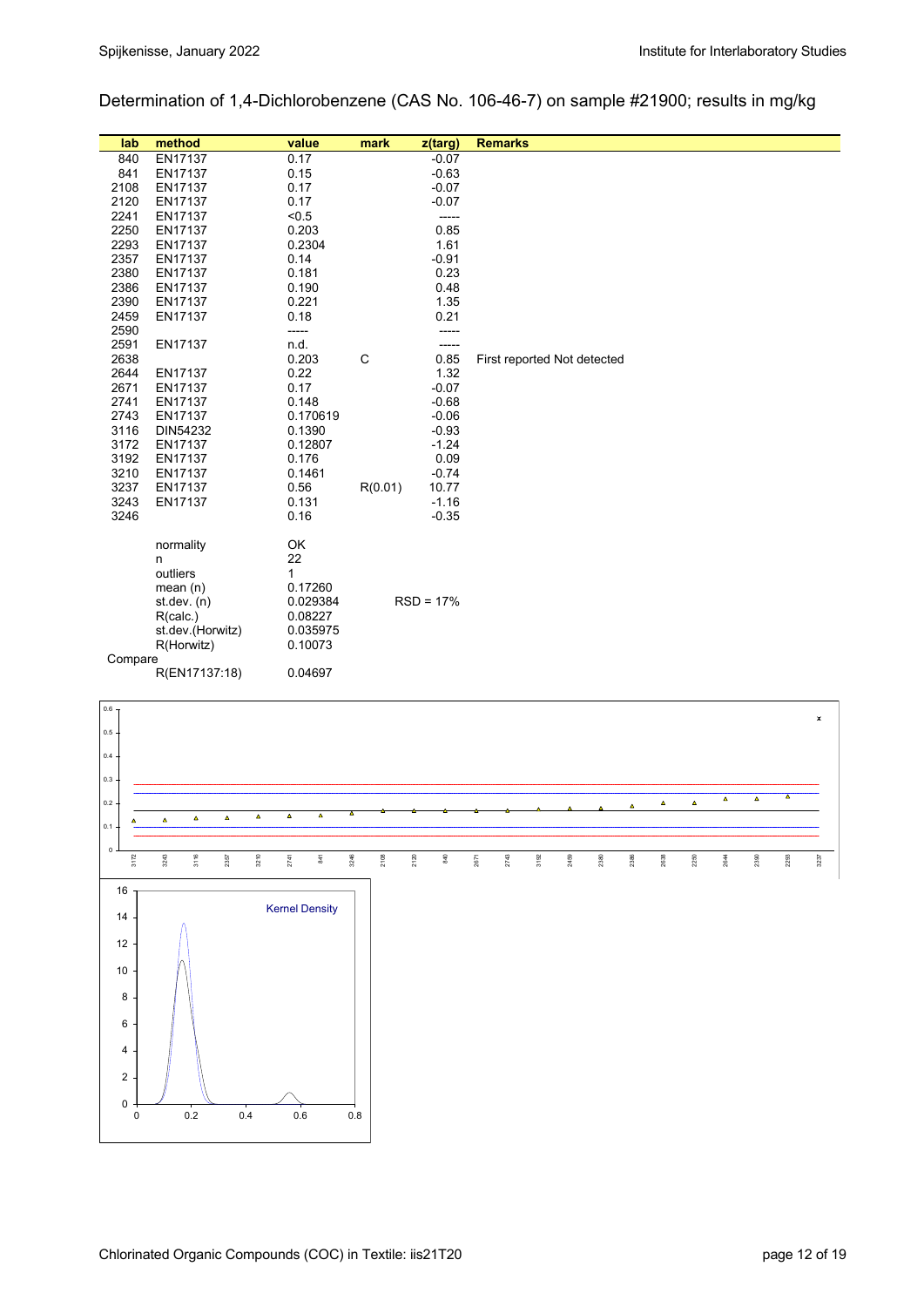Determination of 1,2,4,5-Tetrachlorobenzene (CAS No. 95-94-3) on sample #21900; results in mg/kg

| ິ<br>lab | method           | value     | mark        | z(targ)     | remarks                                |
|----------|------------------|-----------|-------------|-------------|----------------------------------------|
| 840      | EN17137          | 48.90     |             | $-1.73$     |                                        |
| 841      | EN17137          | 48.53     |             | $-1.81$     |                                        |
| 2108     | EN17137          | 57.19     |             | $-0.08$     |                                        |
| 2120     | EN17137          | 74        |             | 3.28        |                                        |
| 2241     | EN17137          | 59.699    |             | 0.43        |                                        |
| 2250     | EN17137          | 72.8      | C           | 3.04        | First reported 80.7                    |
| 2293     | EN17137          | 50.440    |             | $-1.42$     |                                        |
| 2357     | EN17137          | 48.52     |             | $-1.81$     |                                        |
| 2380     | EN17137          | 75.968    |             | 3.68        |                                        |
| 2386     | EN17137          | 59.728    |             | 0.43        |                                        |
| 2390     | EN17137          | 62.700    |             | 1.03        |                                        |
| 2459     | EN17137          | 75.22     |             | 3.53        |                                        |
| 2590     | EN17137          | 150.897   | C, R(0.01)  | 18.65       | First reported 86.873                  |
| 2591     | EN17137          | n.d.      |             | -----       | Possibly a false negative test result? |
| 2638     |                  | 60.86     | $\mathsf C$ | 0.66        | First reported 58.1                    |
| 2644     | EN17137          | 54.58     | $\mathsf C$ | $-0.60$     | First reported 27.29                   |
| 2671     | EN17137          | 56.7      | C           | $-0.17$     | First reported ND                      |
| 2741     | EN17137          | 51.640    |             | $-1.18$     |                                        |
| 2743     | EN17137          | 49.254945 | С           | $-1.66$     | First reported Not detected            |
| 3116     |                  | -----     |             | -----       |                                        |
| 3172     | EN17137          | 29.777    |             | $-5.55$     |                                        |
| 3192     | EN17137          | 52.589    |             | $-1.00$     |                                        |
| 3210     | EN17137          | 58.9041   |             | 0.27        |                                        |
| 3237     | EN17137          | 69.16     |             | 2.32        |                                        |
| 3243     | EN17137          | 55.1      |             | $-0.49$     |                                        |
| 3246     |                  | 51.85     |             | $-1.14$     |                                        |
|          | normality        | OK        |             |             |                                        |
|          | n                | 23        |             |             |                                        |
|          | outliers         | 1         |             |             |                                        |
|          | mean $(n)$       | 57.5700   |             |             |                                        |
|          | st. dev. (n)     | 10.81708  |             | $RSD = 19%$ |                                        |
|          | R(calc.)         | 30.2878   |             |             |                                        |
|          | st.dev.(Horwitz) | 5.00473   |             |             |                                        |
|          | R(Horwitz)       | 14.0132   |             |             |                                        |
| Compare  |                  |           |             |             |                                        |
|          | R(EN17137:18)    | 21.7615   |             |             |                                        |

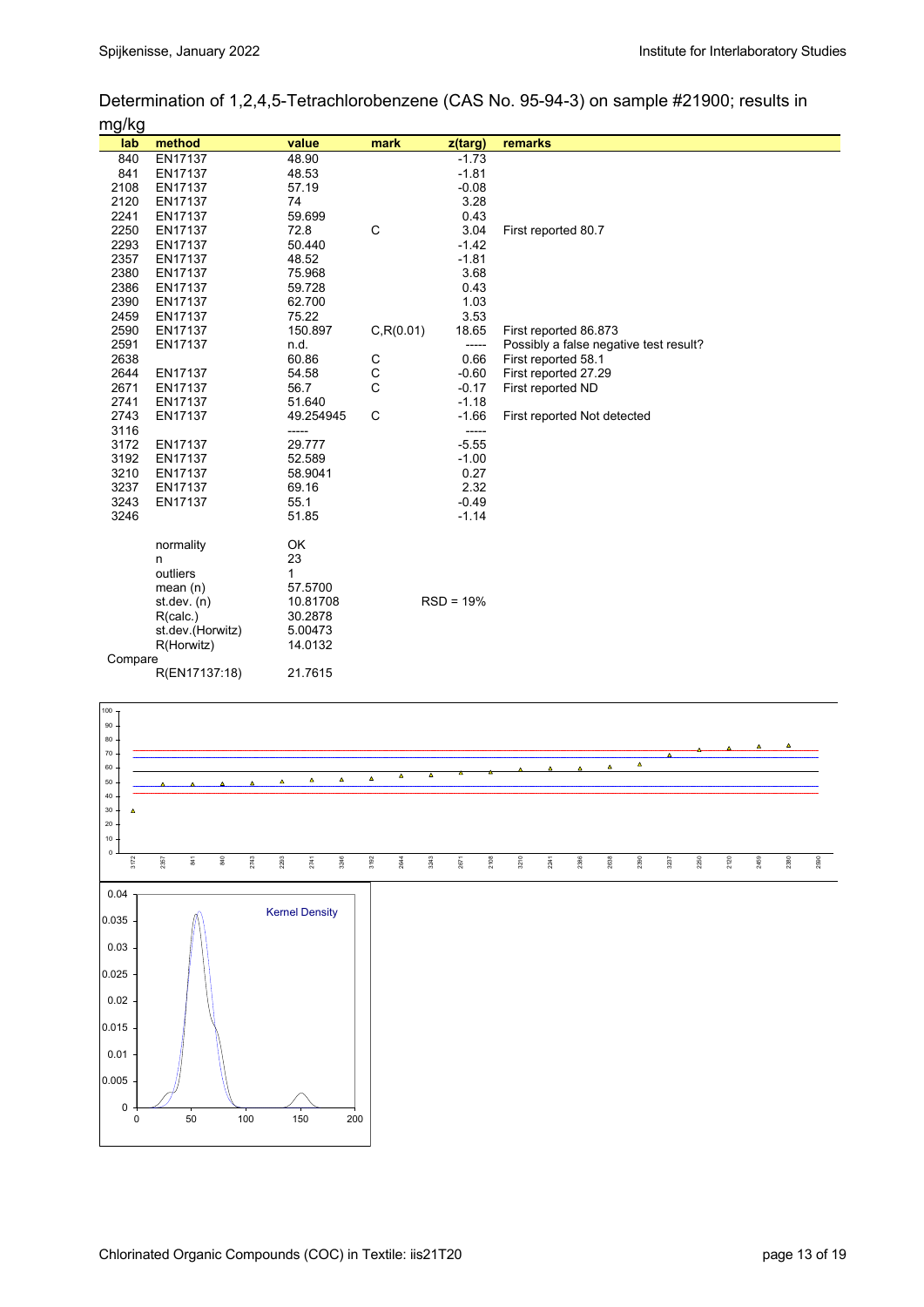Determination of Hexachlorobenzene (CAS No. 118-74-1) on sample #21900; results in mg/kg

| lab     | method           | value          | mark    | z(targ)     | remarks                                |
|---------|------------------|----------------|---------|-------------|----------------------------------------|
| 840     | EN17137          | 0.42           |         | 0.14        |                                        |
| 841     | EN17137          | 0.44           |         | 0.40        |                                        |
| 2108    | EN17137          | 0.36           |         | $-0.66$     |                                        |
| 2120    | EN17137          | 0.44           |         | 0.40        |                                        |
| 2241    | EN17137          | < 0.5          |         | -----       |                                        |
| 2250    | EN17137          | 0.450          |         | 0.54        |                                        |
| 2293    | EN17137          | 0.6834         | R(0.01) | 3.65        |                                        |
| 2357    | EN17137          | 0.42           |         | 0.14        |                                        |
| 2380    | EN17137          | 0.355          |         | $-0.73$     |                                        |
| 2386    | EN17137          | 0.464          |         | 0.72        |                                        |
| 2390    | EN17137          | 0.3261         |         | $-1.12$     |                                        |
| 2459    | EN17137          | 0.40           |         | $-0.13$     |                                        |
| 2590    |                  | -----          |         | -----       |                                        |
| 2591    | EN17137          | n.d.           |         | -----       | Possibly a false negative test result? |
| 2638    |                  | 0.399          | C       | $-0.14$     | First reported Not detected            |
| 2644    | EN17137          | 0.38           |         | $-0.40$     |                                        |
| 2671    | EN17137          | 0.35           |         | $-0.80$     |                                        |
| 2741    | EN17137          | 0.387          |         | $-0.30$     |                                        |
| 2743    | EN17137          | 0.531588       |         | 1.62        |                                        |
| 3116    | DIN54232         | 0.4766         |         | 0.89        |                                        |
| 3172    | EN17137          | 0.2022         | R(0.05) | $-2.77$     |                                        |
| 3192    | EN17137          | 0.393          |         | $-0.22$     |                                        |
| 3210    | EN17137          | 0.4241         |         | 0.19        |                                        |
| 3237    |                  | -----          |         | -----       |                                        |
| 3243    | EN17137          | 0.371          |         | $-0.52$     |                                        |
| 3246    |                  | 0.41           |         | 0.00        |                                        |
|         | normality        | OK             |         |             |                                        |
|         | n                | 20             |         |             |                                        |
|         | outliers         | $\overline{c}$ |         |             |                                        |
|         | mean $(n)$       | 0.40987        |         |             |                                        |
|         | st.dev. $(n)$    | 0.048967       |         | $RSD = 12%$ |                                        |
|         | R(calc.)         | 0.13711        |         |             |                                        |
|         | st.dev.(Horwitz) | 0.075001       |         |             |                                        |
|         | R(Horwitz)       | 0.21000        |         |             |                                        |
| Compare |                  |                |         |             |                                        |
|         | R(EN17137:18)    | 0.21002        |         |             |                                        |
|         |                  |                |         |             |                                        |

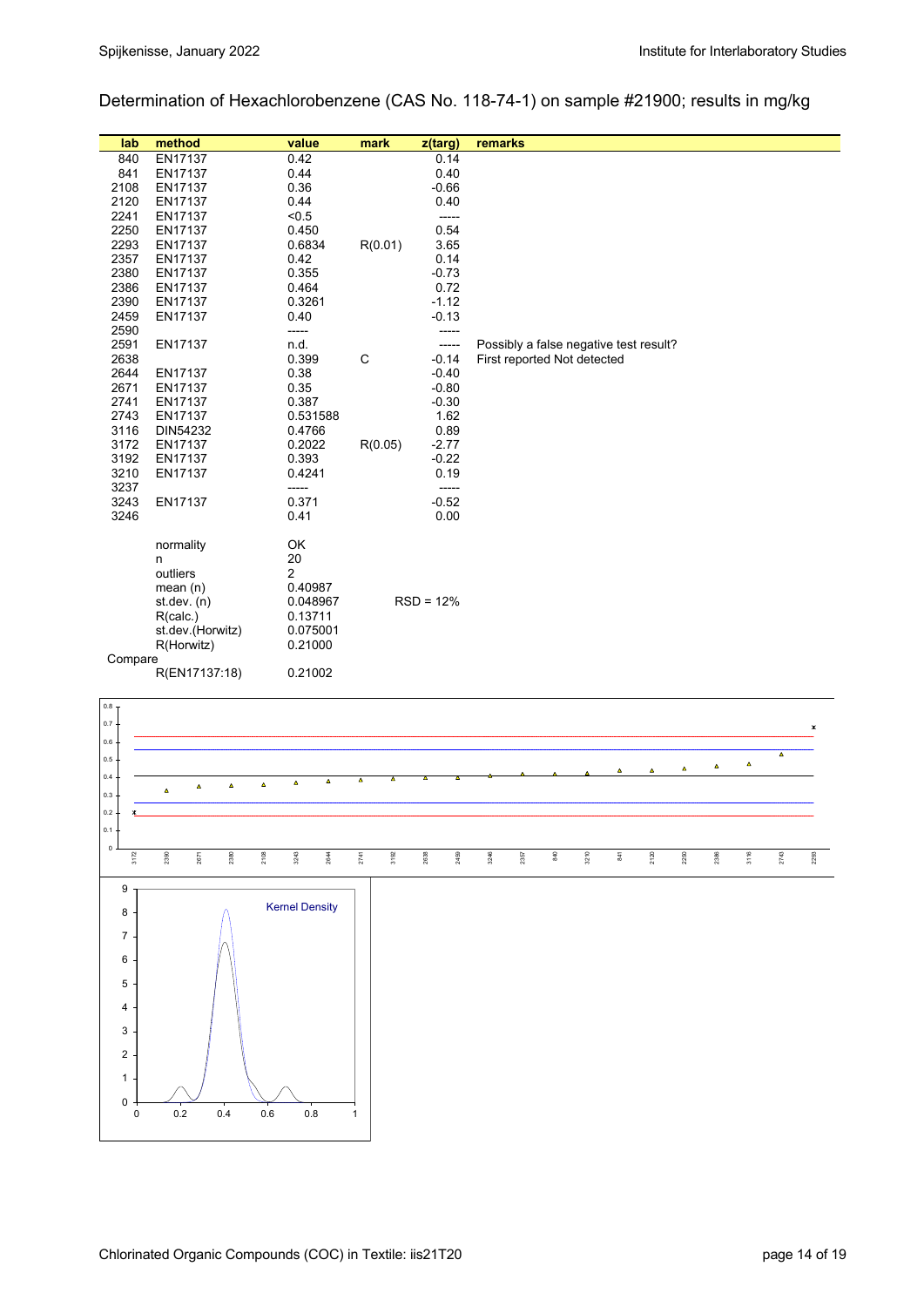#### **APPENDIX 2 Other reported components**

#### **Abbreviations of components**

| 3-CT      | $=$ 3-Chlorotoluene CAS No. 108-41-8             |
|-----------|--------------------------------------------------|
| 4-CT      | = 4-Chlorotoluene CAS No. 106-43-4               |
| 23-DCT    | $= 2,3$ -Dichlorotoluene CAS No. 32768-54-0      |
| 24-DCT    | $= 2,4$ -Dichlorotoluene CAS No. 95-73-8         |
| 25-DCT    | $= 2.5$ -Dichlorotoluene CAS No. 19398–61–9      |
| 26-DCT    | = 2,6-Dichlorotoluene CAS No. 118–69–4           |
| 34-DCT    | $=$ 3,4-Dichlorotoluene CAS No. 95–75–0          |
| 236-TCT   | $= 2,3,6$ -Trichlorotoluene CAS No. 2077-46-5    |
| 245-TCT   | $= 2,4,5$ -Trichlorotoluene CAS No. 6639-30-1    |
| PentaCT   | = Pentachlorotoluene CAS No. 877-11-2            |
| $12-DCB$  | = 1,2-Dichlorobenzene CAS No. 95-50-1            |
| 13-DCB    | = 1,3-Dichlorobenzene CAS No. 541-73-1           |
| 123-TCB   | $= 1,2,3$ -Trichlorobenzene CAS No. 87-61-6      |
| 124-TCB   | = 1,2,4-Trichlorobenzene CAS No. 120-82-1        |
| 135-TCB   | $= 1,3,5$ -Trichlorobenzene CAS No. 108-70-3     |
| 1234-TeCB | $= 1,2,3,4$ -Tetrachlorobenzene CAS No. 634–66–2 |
| 1235-TeCB | $= 1,2,3,5$ -Tetrachlorobenzene CAS No. 634–90–2 |
| PentaCB   | = Pentachlorobenzene CAS No. 608-93-5            |

Determination of other Chlorinated Organic Compounds (COC) on sample #21900; in mg/kg

| lab  | $3-CT$      | $4-CT$      | <b>23-DCT</b> | <b>24-DCT</b> | <b>25-DCT</b> | <b>26-DCT</b> | <b>34-DCT</b> | 236-TCT     | <b>245-TCT</b> |
|------|-------------|-------------|---------------|---------------|---------------|---------------|---------------|-------------|----------------|
| 840  | < 0.1       | < 0.1       | < 0.1         | < 0.1         | < 0.1         | < 0.1         | < 0.1         | < 0.1       | < 0.1          |
| 841  | < 0.1       | < 0.1       | < 0.1         | < 0.1         | < 0.1         | < 0.1         | < 0.1         | < 0.1       | < 0.1          |
| 2108 | -----       | -----       | -----         | -----         | -----         | -----         | -----         | -----       | -----          |
| 2120 | < 0.10      | < 0.10      | < 0, 10       | 0.16          | < 0.10        | < 0.10        | < 0.10        | < 0.10      | < 0.10         |
| 2241 | < 0.5       | < 0.5       | < 0.5         | < 0.5         | < 0.5         | < 0.5         | < 0.5         | < 0.5       | < 0.5          |
| 2250 | -----       | -----       | -----         | 0.110         | -----         | -----         | -----         | -----       | -----          |
|      | not         | not         | not           | not           | not           | not           | not           | not         | not            |
| 2293 | detected    | detected    | detected      | detected      | detected      | detected      | detected      | detected    | detected       |
| 2357 | -----       | ------      | -----         | -----         | -----         | -----         | -----         | -----       | -----          |
| 2380 | -----       | ------      | -----         | -----         | -----         | -----         | -----         | -----       | -----          |
| 2386 | < 0.05      | < 0.05      | < 0.05        | 0.081         | < 0.05        | < 0.05        | < 0.05        | < 0.05      | < 0.05         |
| 2390 | -----       | -----       | -----         | ------        | ------        | -----         | ------        | -----       | -----          |
| 2459 | ND.         | <b>ND</b>   | <b>ND</b>     | <b>ND</b>     | <b>ND</b>     | <b>ND</b>     | <b>ND</b>     | <b>ND</b>   | <b>ND</b>      |
| 2590 | -----       | -----       | -----         | ------        | ------        | -----         | -----         | -----       | -----          |
| 2591 | n.d.        | n.d.        | n.d.          | n.d.          | n.d.          | n.d.          | n.d.          | n.d.        | n.d.           |
|      | <b>Not</b>  | <b>Not</b>  | Not           | <b>Not</b>    | Not           | <b>Not</b>    | <b>Not</b>    | <b>Not</b>  | <b>Not</b>     |
| 2638 | detected    | detected    | detected      | detected      | detected      | detected      | detected      | detected    | detected       |
| 2644 | -----       | -----       | -----         | ------        | ------        | -----         | -----         | -----       | -----          |
| 2671 | ND.         | <b>ND</b>   | ND.           | <b>ND</b>     | <b>ND</b>     | <b>ND</b>     | <b>ND</b>     | <b>ND</b>   | <b>ND</b>      |
| 2741 | < 0.1       | < 0.1       | < 0.1         | < 0.1         | < 0.1         | < 0.1         | < 0.1         | < 0.1       | < 0.1          |
|      | Not         |             | Not           |               | <b>Not</b>    | <b>Not</b>    | <b>Not</b>    | Not         | Not            |
| 2743 | detected    | 0.545371    | detected      | 0.143545      | detected      | detected      | detected      | detected    | detected       |
| 3116 | -----       |             | -----         |               | ------        | -----         | -----         | -----       | -----          |
| 3172 | ${}_{0.05}$ | ${}_{0.05}$ | ${}< 0.05$    | ${}< 0.05$    | ${}< 0.05$    | ${}_{0.05}$   | ${}_{0.05}$   | ${}_{0.05}$ | ${}_{0.05}$    |
| 3192 | -----       | -----       | -----         | -----         | -----         | -----         | -----         | -----       | -----          |
| 3210 | < 0.1       | < 0.1       | < 0.1         | < 0.1         | < 0.1         | < 0.1         | < 0.1         | < 0.1       | < 0.1          |
| 3237 | -----       | ------      | -----         | -----         | ------        | -----         | -----         |             |                |
| 3243 | -----       | -----       | -----         | 0.063         | ------        | -----         | -----         | -----       | -----          |
|      | not         | not         | not           | not           | not           | not           | not           | not         | not            |
| 3246 | detected    | detected    | detected      | detected      | detected      | detected      | detected      | detected    | detected       |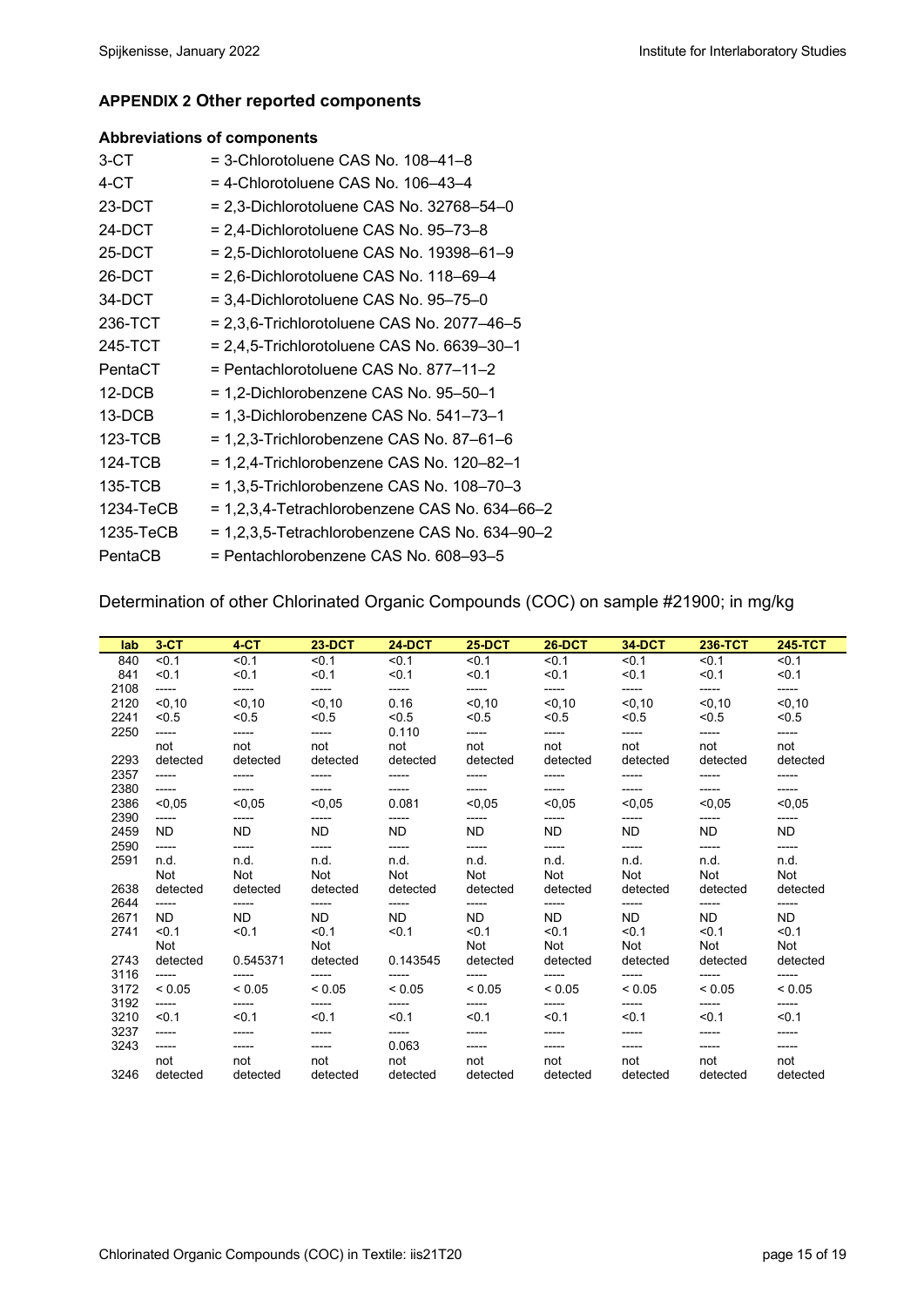# Determination of other Chlorinated Organic Compounds (COC) on sample #21900; in mg/kg

| lab  | <b>PentaCT</b> | <b>12-DCB</b> | $13-DCB$    | <b>123-TCB</b> | <b>124-TCB</b> | <b>135-TCB</b> | 1234-TeCB   | 1235-TeCB   | <b>PentaCB</b> |
|------|----------------|---------------|-------------|----------------|----------------|----------------|-------------|-------------|----------------|
| 840  | < 0.1          | < 0.1         | < 0.1       | < 0.1          | < 0.1          | < 0.1          | < 0.1       | < 0.1       | < 0.1          |
| 841  | < 0.1          | < 0.1         | < 0.1       | < 0.1          | < 0.1          | < 0.1          | < 0.1       | < 0.1       | < 0.1          |
| 2108 | -----          | -----         | -----       | -----          | -----          | ------         | -----       | -----       | -----          |
| 2120 | < 0.10         | < 0.10        | < 0.10      | < 0.10         | 0.13           | < 0.10         | < 0.10      | < 0.10      | < 0.10         |
| 2241 | < 0.5          | < 0.5         | < 0.5       | < 0.5          | < 0.5          | < 0.5          | < 0.5       | < 0.5       | < 0.5          |
| 2250 | -----          | -----         | -----       | -----          | 0.127          | 0.105          | -----       | -----       | -----          |
|      | not            | not           | not         | not            | not            | not            | not         | not         | not            |
| 2293 | detected       | detected      | detected    | detected       | detected       | detected       | detected    | detected    | detected       |
| 2357 | -----          | -----         |             | -----          | -----          | -----          | -----       | -----       | -----          |
| 2380 | -----          | -----         |             |                | -----          | -----          | -----       |             | -----          |
| 2386 | < 0.05         | < 0.05        | < 0.05      | 0.050          | 0.107          | < 0.05         | 0.077       | < 0.05      | 0.048          |
| 2390 | -----          | -----         | -----       | -----          | -----          | -----          | -----       | -----       | -----          |
| 2459 | ND.            | <b>ND</b>     | <b>ND</b>   | <b>ND</b>      | <b>ND</b>      | <b>ND</b>      | <b>ND</b>   | ND          | <b>ND</b>      |
| 2590 | -----          | -----         | -----       | -----          | -----          | -----          | -----       | -----       | -----          |
| 2591 | n.d.           | n.d.          | n.d.        | n.d.           | n.d.           | n.d.           | n.d.        | 71.0        | n.d.           |
|      | <b>Not</b>     | <b>Not</b>    | Not         | Not            | <b>Not</b>     | <b>Not</b>     | <b>Not</b>  | Not         | <b>Not</b>     |
| 2638 | detected       | detected      | detected    | detected       | detected       | detected       | detected    | detected    | detected       |
| 2644 | -----          | -----         | -----       | -----          | -----          | -----          | -----       | -----       | -----          |
| 2671 | <b>ND</b>      | <b>ND</b>     | <b>ND</b>   | <b>ND</b>      | <b>ND</b>      | <b>ND</b>      | <b>ND</b>   | ND          | ND.            |
| 2741 | < 0.1          | < 0.1         | < 0.1       | < 0.1          | < 0.1          | < 0.1          | < 0.1       | < 0.1       | < 0.1          |
|      | <b>Not</b>     | <b>Not</b>    | <b>Not</b>  | Not            |                |                | <b>Not</b>  | Not         | <b>Not</b>     |
| 2743 | detected       | detected      | detected    | detected       | 0.174097       | 0.115960       | detected    | detectable  | detected       |
| 3116 | -----          | -----         | -----       | ------         | -----          | ------         | -----       | ------      | -----          |
| 3172 | ${}< 0.05$     | ${}_{0.05}$   | ${}_{0.05}$ | < 0.05         | 0.0581         | 0.0567         | ${}_{0.05}$ | ${}_{0.05}$ | ${}_{0.05}$    |
| 3192 | -----          | ${}_{0.05}$   | ${}_{0.05}$ | 0.050          | 0.101          | 0.071          | 0.064       | ${}_{0.05}$ | 0.052          |
| 3210 | < 0.1          | < 0.1         | < 0.1       | < 0.1          | < 0.1          | < 0.1          | < 0.1       | < 0.1       | < 0.1          |
| 3237 | -----          |               |             | -----          | 0.49           | 0.45           | -----       | -----       | -----          |
| 3243 | -----          | -----         | -----       | -----          | 0.085          | 0.079          | 0.065       | -----       | -----          |
|      | not            | not           | not         | not            | not            | not            | not         | not         | not            |
| 3246 | detected       | detected      | detected    | detected       | detected       | detected       | detected    | detected    | detected       |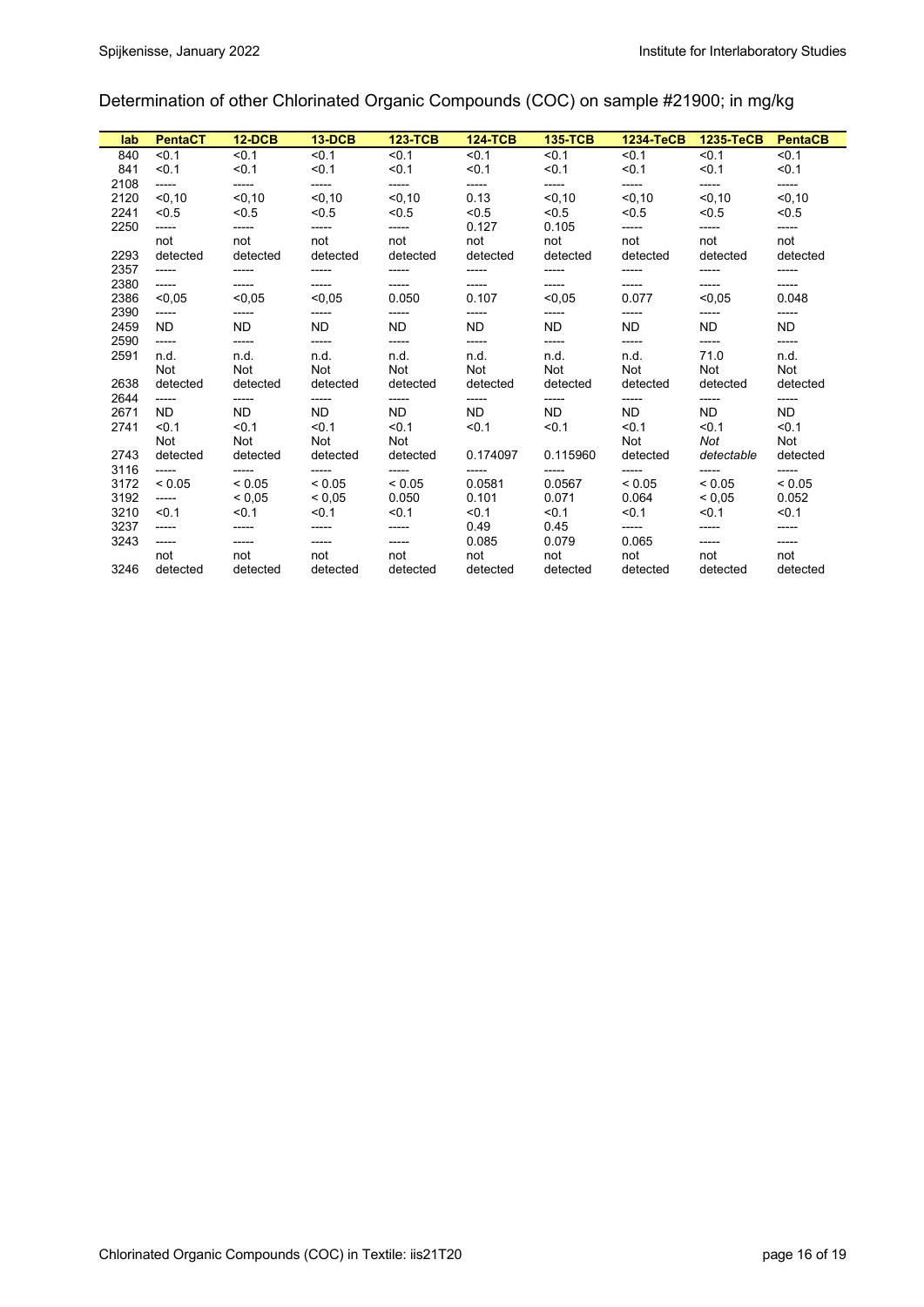# **APPENDIX 3 Analytical details**

|      | <b>ISO/IEC17025</b> |                    | <b>Sample</b>    |                                | <b>Extraction</b> | <b>Extraction</b> |
|------|---------------------|--------------------|------------------|--------------------------------|-------------------|-------------------|
| lab  | accredited          | <b>Sample</b>      | intake           | <b>Release/extract solvent</b> | <b>Time</b>       | temperature       |
| 840  | Yes                 | Further cut        | 0.5075           | <b>DCM</b>                     | 30                | Room temperature  |
| 841  | Yes                 | Used as received   | 1 grams          | Dichloromethane                | 30 minutes        | room temperature  |
| 2108 | Yes                 | Used as received   | 2g               | Dichloromethane                | 30 min            | room temperature  |
| 2120 | No                  | Used as received   | 1 <sub>q</sub>   | Dichloromethane                | 30 min            | Ambient           |
| 2241 | Yes                 | Used as received   | 1 grams          | dichloromethane                | 30 minutes        | room temperature  |
| 2250 | Yes                 | Used as received   | 1                | Dichloromethane                | 30                | 20                |
| 2293 | Yes                 | Used as received   | 2 grams          | Dichloromethane                | 30 minutes        | Room temperature  |
| 2357 | $---$               |                    |                  |                                |                   |                   |
| 2380 | Yes                 | Further cut        | 1.0 <sub>q</sub> | Dichloromethane                | 30 minutes        | Room temperature  |
| 2386 | Yes                 | Further cut        | 2,0              | Dichloromethane                | 30                | 20                |
| 2390 | Yes                 | Further cut        | 2.0 gram         | Dichloromethane                | 30 minutes        | Room temperature  |
| 2459 | No                  | Further cut        | 2.0 grams        | Dichloromethane                | 30 minutes        | Room temperature  |
| 2590 | Yes                 | Used as received   | 1g               | <b>DCM</b>                     | 30 min            | room temperature  |
| 2591 | $\overline{a}$      | ---                | 2.0              | Dichloromethane                | 30 min            |                   |
| 2638 | No                  | Further cut        | 1 <sub>gm</sub>  | Dichloromethane                | 30 minutes        | Room temperature  |
| 2644 | Yes                 | Used as received   | 1 <sub>g</sub>   | dichloromethane                | 30 minutes        | $25^{\circ}$ C    |
| 2671 | Yes                 | Used as received   | 1 gram           | <b>DCM</b>                     | 30 mins           | Room Temperature  |
| 2741 | Yes                 | Further cut        | 0.5              | Dichloromethane                | 30 minutes        | Room temperature  |
| 2743 | Yes                 | Used as received   | 2g               | <b>DCM</b>                     | 30 <sub>min</sub> | Room temp.        |
| 3116 | Yes                 | Used as received   | 1 gram           | Dichloromethane                | 30 minutes        | room temperature  |
| 3172 | Yes                 |                    |                  |                                |                   |                   |
| 3192 | Yes                 | Further cut        | 0,5g             | Dichloromethane                | 30 minutes        | room temperature  |
| 3210 | No                  | Further cut        | 2grammes         | Dichloromethane                | 30 minutes        | $40^{\circ}$ C    |
| 3237 | Yes                 | Used as received   | $0,5$ gr         | <b>DCM</b>                     | 20                | Room temperature  |
| 3243 | Yes                 | Further cut        | 1.5              | Dichloromethane                | 30 min            | 20 °C             |
| 3246 | Yes                 | <b>Further cut</b> | 1.00             | Dichloromethane                | 30 <sub>min</sub> | room temperature  |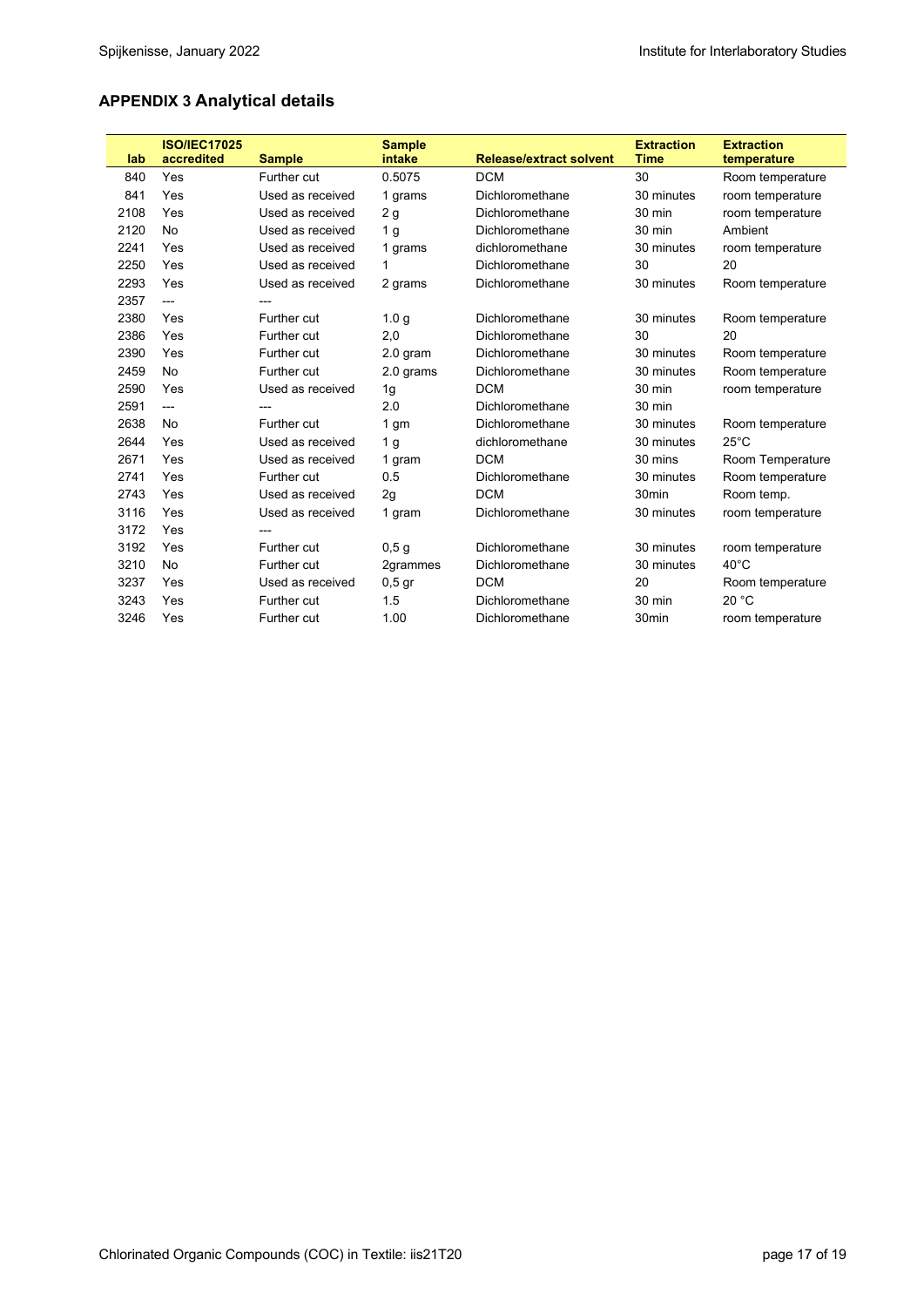#### **APPENDIX 4**

#### **Number of participants per country**

1 lab in BANGLADESH

- 1 lab in FRANCE
- 5 labs in GERMANY
- 1 lab in GUATEMALA
- 1 lab in HONG KONG
- 1 lab in INDIA
- 4 labs in ITALY
- 2 labs in P.R. of CHINA
- 3 labs in PAKISTAN
- 1 lab in PORTUGAL
- 1 lab in SPAIN
- 1 lab in TURKEY
- 4 labs in VIETNAM